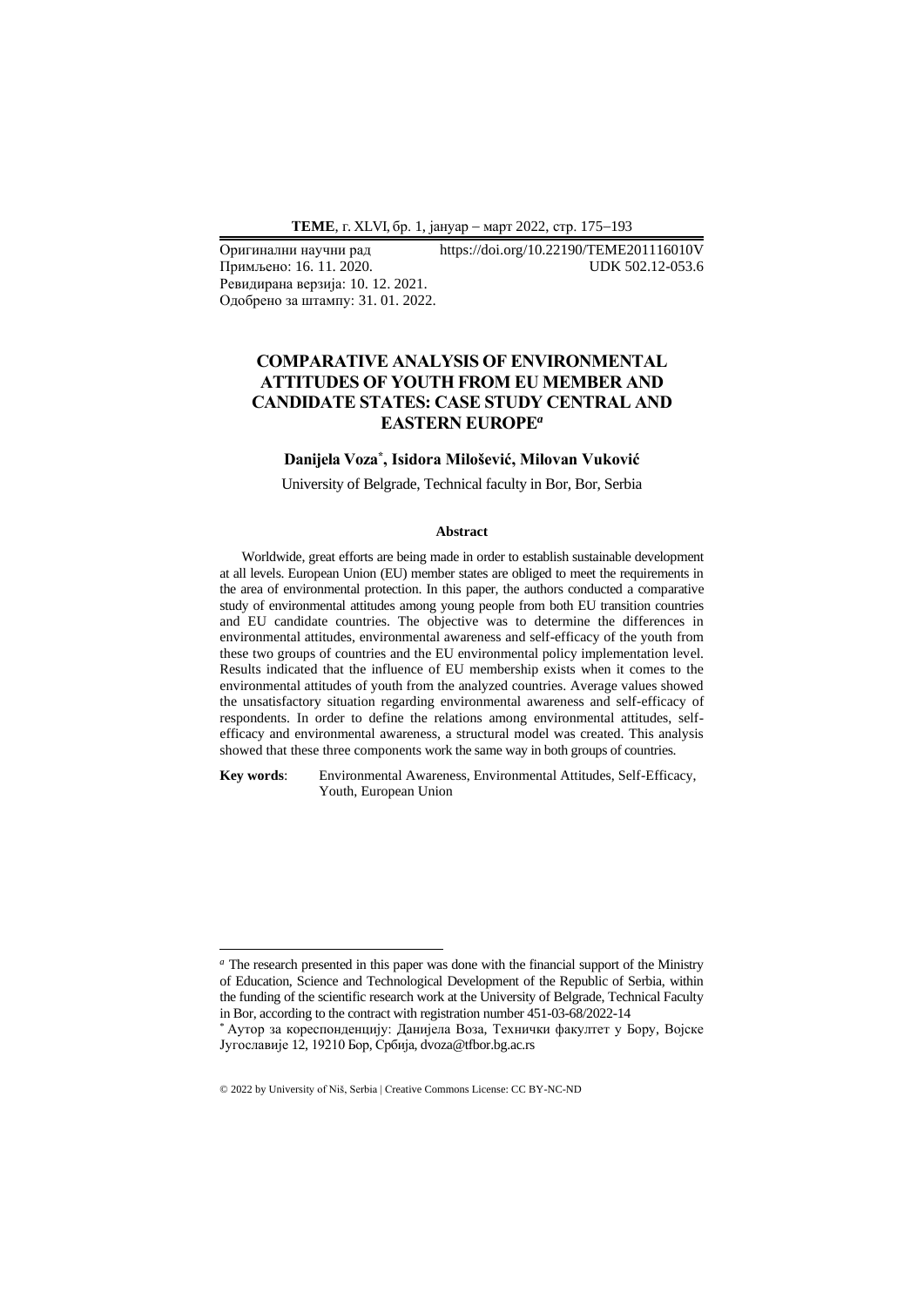# **КОМПАРАТИВНА АНАЛИЗА ЕКОЛОШКИХ СТАВОВА МЛАДИХ ИЗ ЗЕМАЉА ЧЛАНИЦА ЕУ И КАНДИДАТКИЊА ЗА ЧЛАНСТВО: СТУДИЈА СЛУЧАЈА ЦЕНТРАЛНЕ И ИСТОЧНЕ ЕВРОПЕ**

#### **Апстракт**

Широм света се улажу велики напори како би се успоставио одрживи развој на свим нивоима. Земље чланице Европске уније (ЕУ) су у обавези да задовоље све захтеве у погледу заштите животне средине. Аутори су у овом раду спровели компаративну анализу еколошких ставова младих који живе у земљама чланицама ЕУ, а које су у процесу транзиције, и земљама кандидаткињама за чланство. Циљ је био да се дефинишу разлике у еколошким ставовима, свести и самоефикасности младих из ове две групе земаља и одреди ниво ефикасности имплементиране еколошке политике. Резултати су указали на то да утицај чланства у ЕУ постоји у случају еколошких ставова. На основу просечних вредности може се препознати незадовољавајуће стање у погледу степена еколошке свести и самоефикасности свих испитаника. Како би се одредиле релације између еколошких ставова, свести и самоефикасности, креиран је структурни модел. Овом анализом је утврђено да ове три компоненте функционишу на исти начин у обе групе земаља.

**Кључне речи**: еколошка свест, еколошки ставови, самоефикасност, млади, Европска унија.

#### *1. INTRODUCTION*

Environmental protection and sustainable development represent the most important values towards which Europe strives. It is a very important fact that the EU policy strongly supports environmental activities. The European Union (EU) has passed numerous legislative norms and regulations in recent decades. To overcome the current and prevent potential environmental problems, the concept of environmental protection has been institutionalized and legally prescribed. The issue which was given special attention is the EU enlargement. Since its establishment, the number of countries increased from 6 founding to the current 27 member countries. However, it is still expanding given that more states strive towards accession to the EU.

Compliance with the environmental protection concept is imperative for any country either aspiring to join the European Union (EU), or already a member country. In the process of joining the EU, candidate countries are required to harmonize their environmental standards with those of the EU and achieve viability by raising the environmental awareness of their citizens. Potential candidate countries are being encouraged by EU to create and implement sustainable development strategies and to prove that they are striving to protect and improve the environment (Perović & Radukić, 2017). Due to their complexity and numerous factors that define them, these issues are a significant obstacle for candidate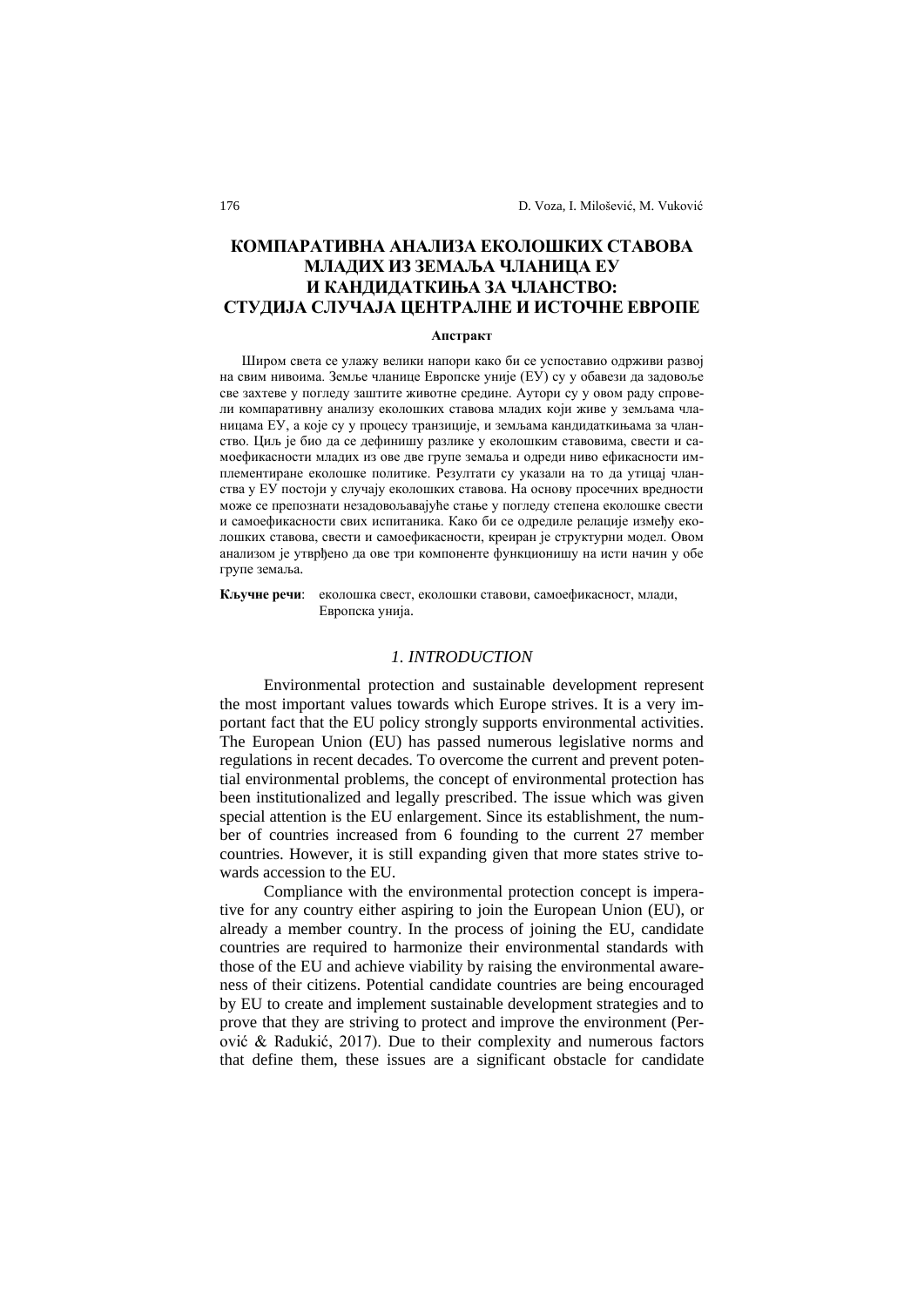states. For instance, joining was a great challenge for the EU and the Czech Republic, Hungary, Slovakia and Poland in 2004. The reason for this was their industrial orientation and aspiration towards economic development, which neglected the natural environment thus causing numerous environmental problems. Limited institutional, financial and human resources cast doubt and fear on further preservation of stability and sustainable development of the EU. Such worries were largely unfounded. Newer members did not act as a block in EU bodies. On the contrary, they joined coalitions of leaders and made efforts to find the solutions for particular environmental issues (Selin & VanDever, 2015). We can say that the same scenario is unfolding in the case of candidate countries - Serbia, North Macedonia, and Albania.

The goal of this study is to determine the level of environmental awareness, attitudes and self-efficacy of youth from the EU transition countries and the EU candidate countries located in Central and Eastern Europe. According to the "Youth in Action Programme for the period 2007 to 2013", youth are considered young people aged between 15 and 28 (Council Directive 1719/2006/EC). The countries involved in this study are Poland, the Czech Republic, Hungary and Slovakia (EU countries), on the one hand, and Serbia, North Macedonia and Albania (non-EU countries) on the other. Therefore, authors tend to identify possible differences among environmental awareness, attitudes and self-efficacy between youth from these two groups of countries by using comparative analysis. The motivation for selecting these three components was the indication that awareness, attitude and self-efficacy play an influential role in youth's sense of environmental responsibility.

Based on the results, a conclusion can be drawn on whether the existing legal framework and environmental education guidelines imposed by the EU work in practice and whether and how it reflects on the environmental awareness of young people.

#### *2. MATERIAL AND METHODS*

The questionnaire used in this study was constructed based on the already published instruments and documents (Wilke, 1997; Dunlap, Van Liere, Mertig & Robert, 2000; La Trobe & Acott, 2000). The questionnaire had the total of 59 questions separated into two groups of questions. The first group indicates the demographic characteristics of students (gender, age, study level, nationality). In the second group of questions, a quantitative approach was used in order to collect data on the levels of *Awareness*, *Attitude and Self-efficacy*. For the gradation of results, a 5 point Likert type scale on environmental pollution issues was used.

Awareness, defined as a concern for what is happening in the environment, was examined by a series of questions inquiring about the influ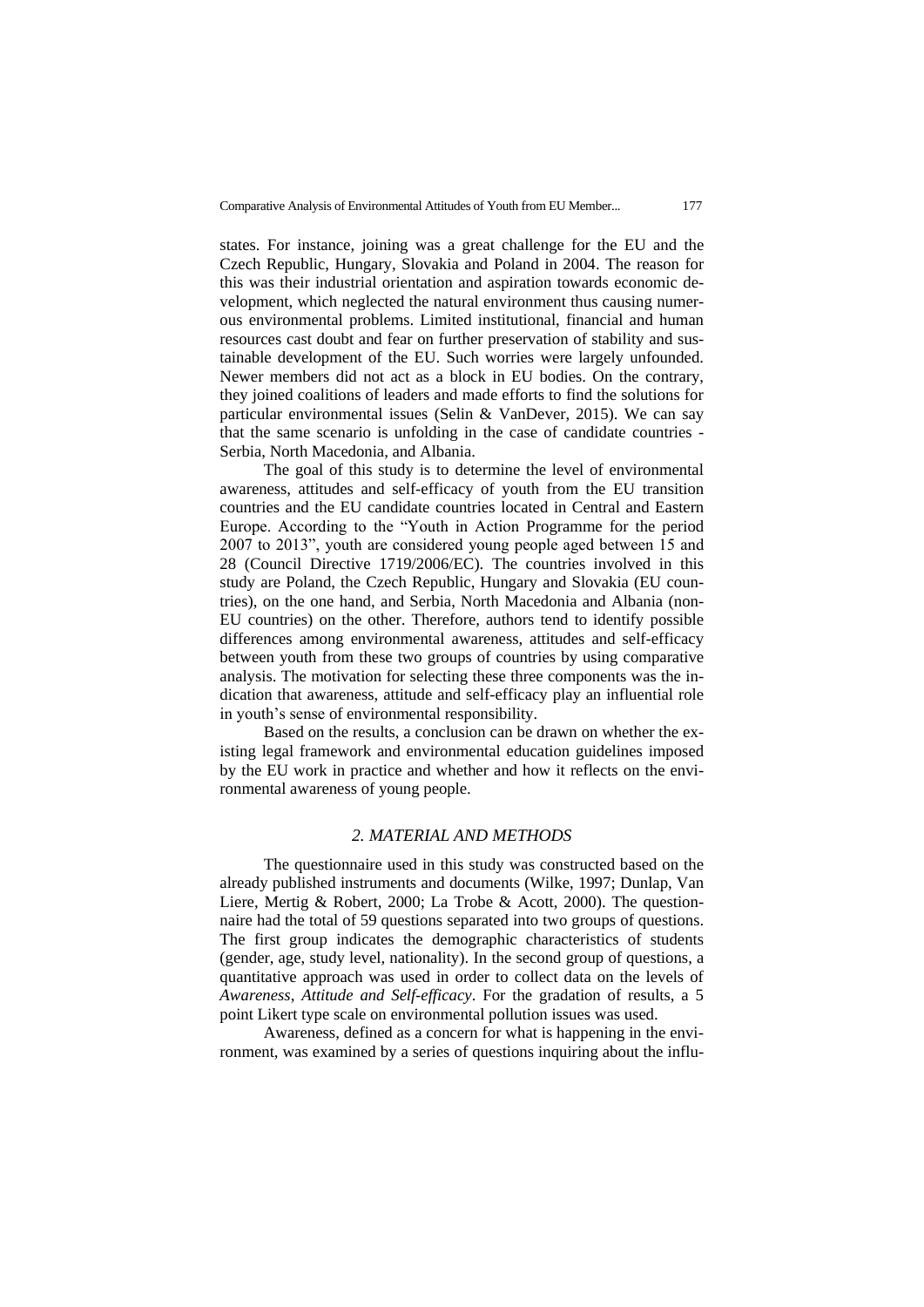ences, perceptions and worries concerning local environmental issues. Attitude, defined as the acquisition of values, feelings and motivations towards the environment, was examined using the amended NEP 2000 instrument and asking questions regarding a balance between social responsibility and environmental interest, government regulations and political actions taken to protect the environment. The questions in the instrument focused on self-efficacy connected with environmental education, and environmental political and social actions were adapted to the respondents' country of origin. Self-efficacy was measured by a series of questions inquiring about personal levels of satisfaction, importance and perception of natural surroundings.

The online survey was conducted in the period between February and December 2018, encompassing the youth from the Czech Republic, Poland, Hungary, Slovakia, Serbia, North Macedonia and Albania. The extensive data set consisted of the answers from 858 questionnaires (598 from EU countries and 260 from non-EU countries). Software packages used for the data processing were SPSS v. 17 and AMOS v. 8.0.

#### *2.1. Theoretical Framework*

The environmental education of individuals should begin in early childhood by respecting environmental values within the family. Particular attention should be directed towards the youth as future decisionmakers in environmental protection. They have to be environmentally responsible throughout their lives (Lasso de la Vega, 2006). There are two key reasons for paying close attention to trends related to this age group (Wray-Lake, Constance, Flanagan & Wayne, 2010). First, the theory of generational replacement argues that changes in adolescents' attitudes are important markers of long term social change. Second, young people's environmental concerns also deserve attention due to many examples showing the youth as active agents in protecting the environment.

Determining the level of young people's environmental attitudes can help researchers better understand their actions towards the environment and what it means to them. Accordingly, there is a number of studies that dealt with the environmental attitudes of young people (Yilmaz, Boone & Andersen, 2004; Jenkins & Pell, 2006; Boyes & Stanisstreet, 2012; Zsớka, Szerényi, Széchy & Kocsis, 2013; Atav, Altunoğlu & Sönmez, 2015). Based on a detailed review of scientific facts in the field of environmental attitudes of young people, Rickinson (2001) draws the following conclusions: 1) young people foster positive attitudes towards the environment; 2) young people are less environmentally oriented about specific issues, such as those that are related to their way of life; 3) some of the demographic characteristics influence the attitudes of young people towards the environment.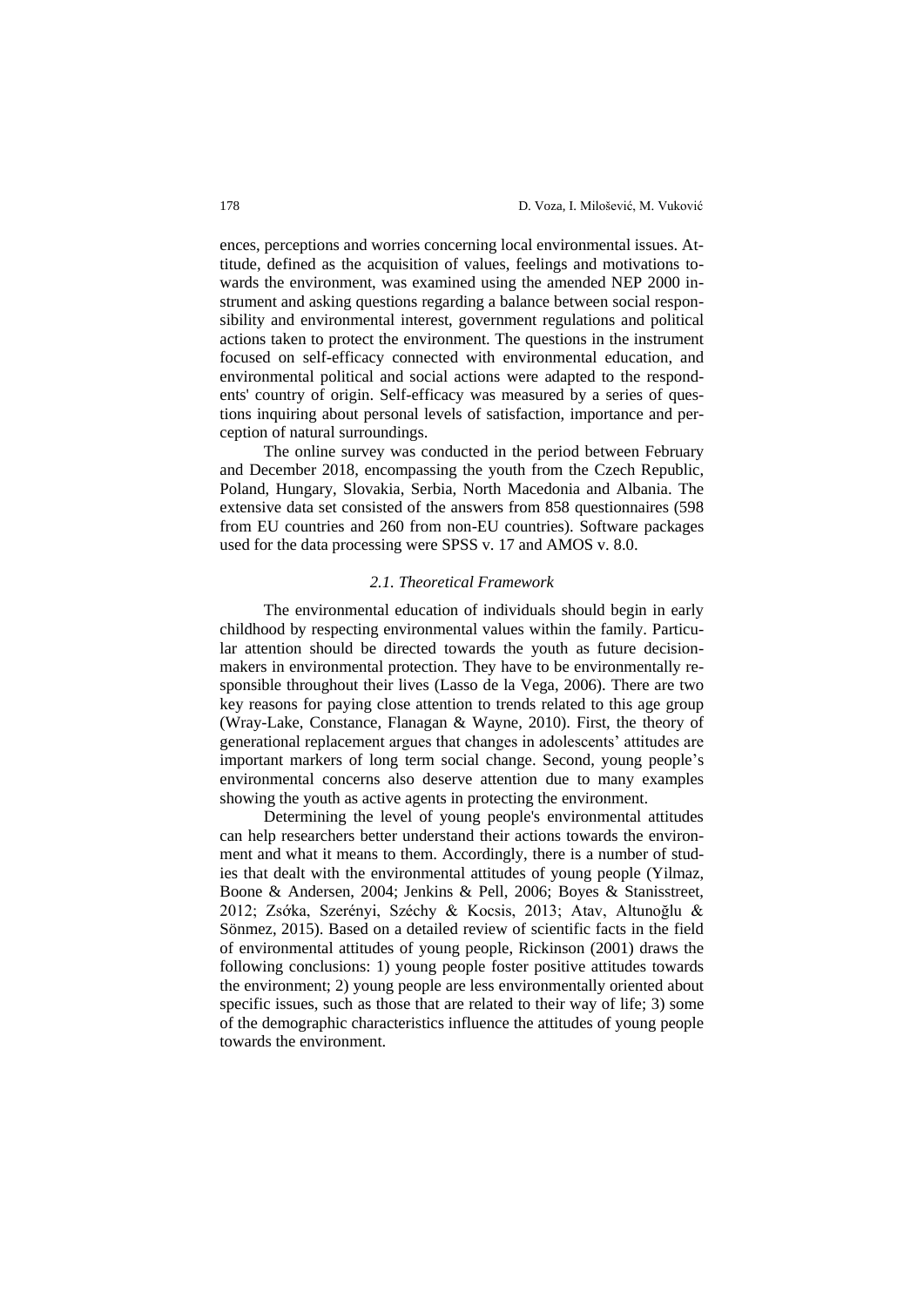Among youth, students have the most important role in preserving and protecting nature (Aminrad, Zakaria & Hadi, 2011). Students' population presents a significant segment of society and requires attention in terms of studying environmental culture, opinions, attitudes and behaviour (Erdogan, 2013; Obradovic, Babović & Shpak, 2016). In order to acquire environmental attitudes fully, it is desirable for them to participate in environmental activities (Paivi, Kuitunen & Tynys, 2000). Positive environmental attitudes encourage students to display pro-environmental behaviour (Ari & Yilmaz, 2017).

Solving environmental problems requires improvement of environmental awareness, attitudes and knowledge. Attitudes, knowledge, behaviour and care of young people for the environment will affect the future ecological development and the availability of natural resources directly or indirectly. It is essential to get information on how young people relate to the environment and their feelings towards it. It is also important to become familiar with their contribution and motivation in the preservation and environmental protection. Informing youth on environmental issues influences the creation of positive environmental attitudes. While some researchers think that the participation of young people in environmental courses and activities will increase their responsibility towards the environment and encourage them in dealing with environmental problems, some authors believe that life experience is more effective (Bradley, Waliczek & Zajicek, 1999; Aydin, 2010). In order to set appropriate guidelines for directing young people to act responsibly towards their natural environment and gain specific environmental knowledge, among other things, it is necessary to determine the relations among their environmental awareness, attitudes and self-efficacy.

The evaluation of global environmental problems as major political issues reflects the growing awareness of the problematic relation between contemporary industrialized societies and the physical environment they depend on (Stern, Young & Druckman, 1992). Environmental awareness of an individual is, among other things, determined by the cultural and political context of the society in which they live. The population of developed and prosperous countries is not faced with an economic struggle for survival, so the people are oriented towards post-materialistic goals, such as political freedom, individual self-fulfillment, and environmental protection (Pisano & Lubel, 2017). Environmental behavior of an individual depends on one's economic, political and technological positions.

Environmental awareness can be improved by pointing out that environmental and economic developments are not mutually exclusive. According to Stern's study (2002), social structure influences values and worldviews. Therefore, environmental awareness is dynamic, shaped in a particular cultural and historical process and dependent on the particular state in society.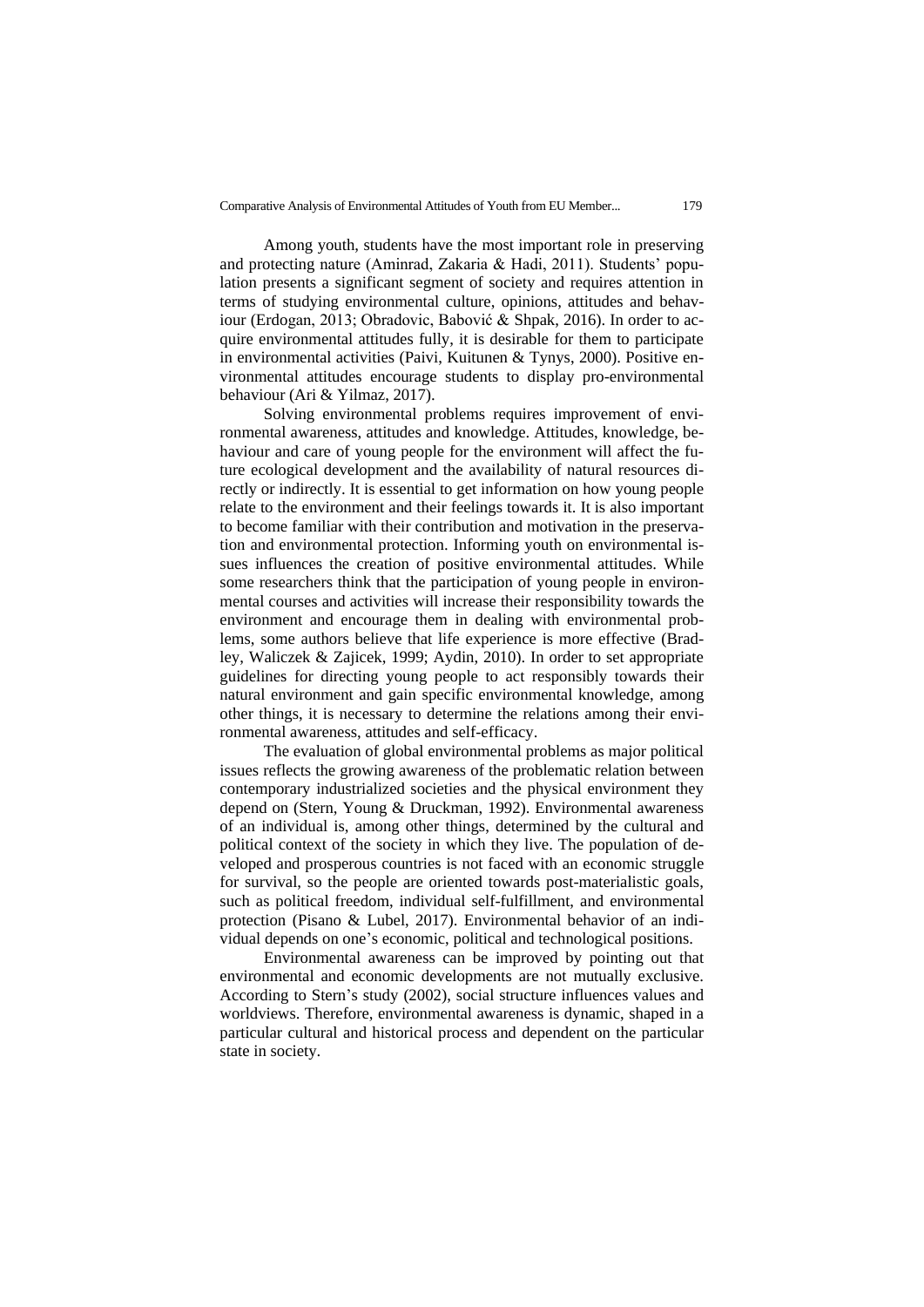The attitudes reflect a set of beliefs, reactions and behavioural intentions a person holds concerning the environment. Many authors have studied correlations between the country of origin and environmental orientation of the population (Kemmelmeier, Krol & Youn, 2002; Bechtel, Verdugo, Asai & Riesle, 2006; Franzen & Meyer, 2010; Freymeyer & Johnson, 2010). In some studies, it was found that the environmental attitudes of the population depend on the level of economic development of the country they come from (Franzen & Meyer, 2010; Freymeyer & Johnson, 2010).

The concept of self-efficacy was created by a psychologist, Albert Bandura, in the 1970s. Bandura defined self-efficacy as a "*belief in the ability of organisation and execution of actions needed for the achievement of a certain type of assumptive activities*" (Bandura, 1977: 196). It is based on the importance of subjective perception of personal competence in the different objectives not on real knowledge and skills. Self-efficacy is one of the indicators of ecological behaviour, knowledge and attitudes of young people. It determines the motivation of the individual to act environmentally responsible. In order to solve ecological problems, there is a need for active citizens ready to participate in this process (Teixeira, 2013). Suppose people have strong beliefs in their abilities to change the world around them. In that case, they will produce more effective coping strategies and higher levels of achievement than those showing lower levels of belief in their abilities (Meinhold & Malkus, 2005). Self-efficacy is not a hereditary trait. It develops gradually. However, as years of experience increase, perceived self-efficacy often improves (Sodak & Podell, 1997; Brand & Wilkins, 2007).

Regarding the reviewed literature, the following hypotheses have been derived:

*Hypothesis 1*. There is a statistically significant influence of the origin country membership in the EU on the youth's environmental awareness, attitudes and self-efficacy.

*Hypothesis 2.* Environmental attitudes have a positive influence on environmental self-efficacy.

*Hypothesis 3.* Environmental attitudes have a positive influence on the level of environmental awareness.

*Hypothesis 4*. Self-efficacy has a positive influence on the level of environmental awareness.

Out of listed hypotheses, in the research that will be presented here, hypothesis H1 was analyzed using the Independent Samples T-test. In contrast, for hypotheses H2, H3 and H4, the starting - conceptual model of mutual relations and influences among environmental awareness, attitudes and self-efficacy, as well as elements that determine them, being set (Figure 1).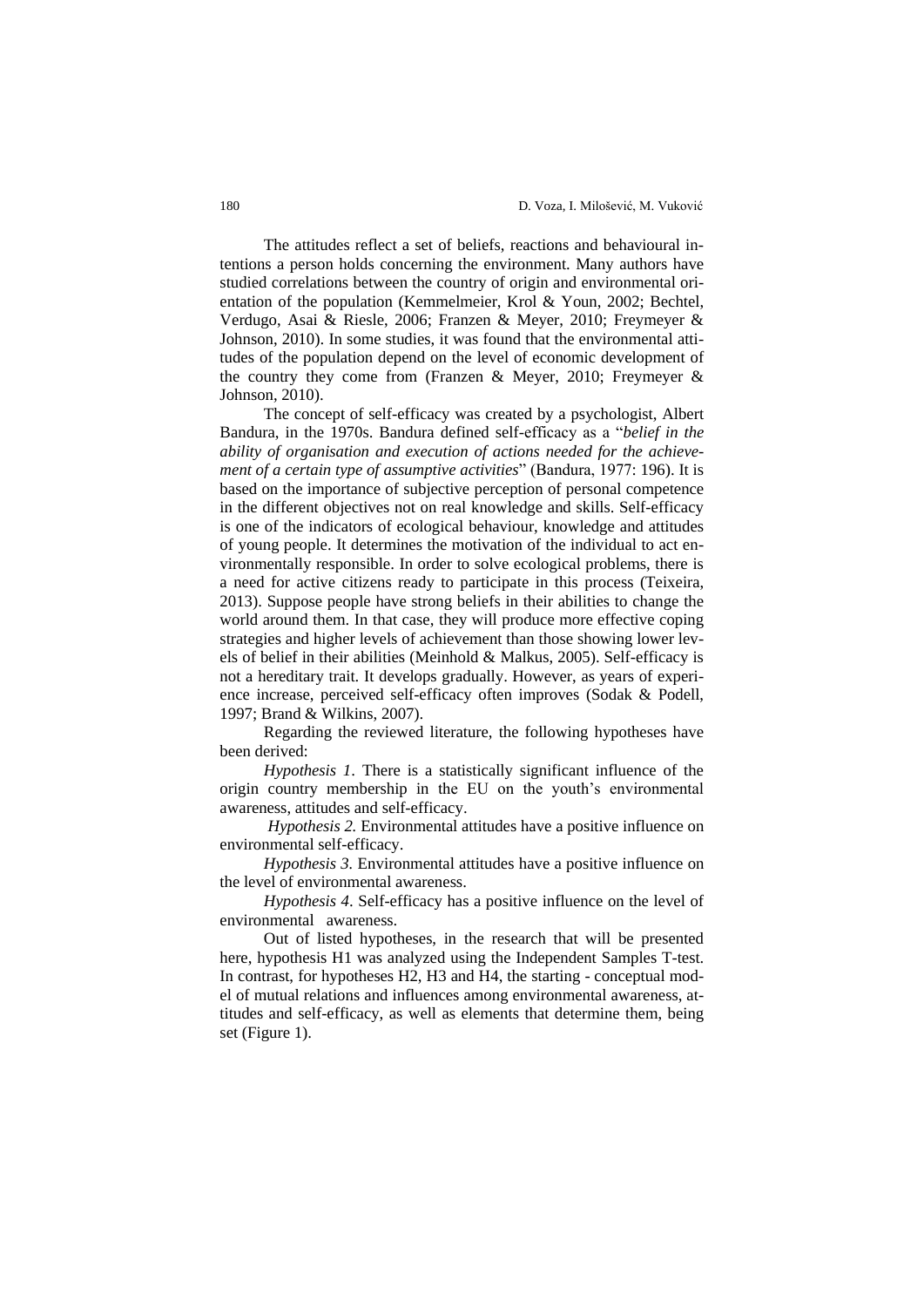

*Figure 1. Conceptual model (authors' source)*

By testing the hypotheses, one can have a more realistic insight into the advantages and disadvantages of the (non) application of the EU legislative framework and its influence on young people's environmental awareness, attitudes and self-efficacy. Furthermore, because environmental education is the only non-institutionalized EU recommendation in environmental protection, the results will show whether environmental education is satisfactory in both groups of countries and whether it has the same effects on youth from EU member and candidate states in Central and Eastern Europe.

## *3. RESULTS*

In the beginning, a descriptive analysis of the demographic characteristics of the respondents was conducted. The obtained results are presented in Table 1.

In order to examine the dependence between the respondents' answers and the group of the country they come from (EU or non-EU member), Independent samples T-test was applied. The Independent-Samples T-Test procedure compares means for two groups of cases. Variable *membership* was a grouping–independent variable. It was measured on a nominal scale. According to Cooper and Schindler, nominal data collects information on a variable that can be divided into two or more mutually exclusive and collectively exhaustive categories (Cooper & Schindler, 2014). Average responses within each group of questions (environmental awareness, environmental attitudes and selfefficacy) were used as a test variable. Mean AW, ATT and SE have some non-integer values. So, they are measured on the interval scale level. The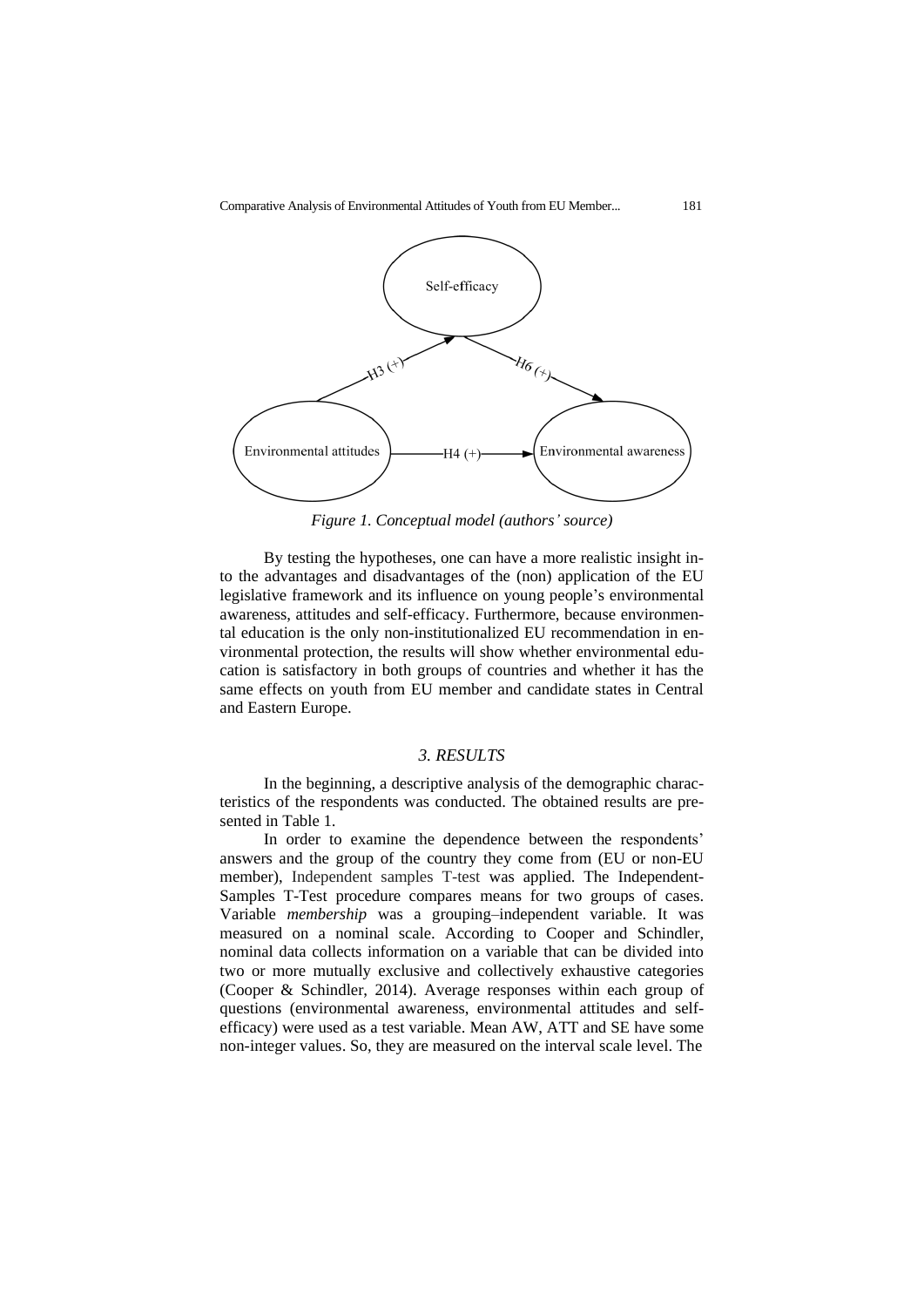|             | The composition of the sample |            |  |  |  |  |  |
|-------------|-------------------------------|------------|--|--|--|--|--|
| Demographic | Categories                    | Percentage |  |  |  |  |  |
| variables   |                               | $($ %)     |  |  |  |  |  |
| Gender      | Male                          | 60.1       |  |  |  |  |  |
|             | Female                        | 39.9       |  |  |  |  |  |
|             | $15 - 18$                     | 0.7        |  |  |  |  |  |
| Age         | 19-22                         | 64.6       |  |  |  |  |  |
|             | $23 - 25$                     | 26.8       |  |  |  |  |  |
|             | 26-28                         | 7.9        |  |  |  |  |  |
| Nationality | Czech                         | 14.5       |  |  |  |  |  |
|             | Macedonian                    | 5.1        |  |  |  |  |  |
|             | Slovak                        | 11.9       |  |  |  |  |  |
|             | Serbian                       | 24.7       |  |  |  |  |  |
|             | Hungarian                     | 19.6       |  |  |  |  |  |
|             | Polish                        | 23.5       |  |  |  |  |  |
|             | Albanian                      | 0.7        |  |  |  |  |  |

*Table 1. Demographic characteristics of respondents*

interval scale level is where the difference between variable values is comparable and has an equal distance between each value (Dalati, 2018). The independent variable (membership) influence on each of the test variables was calculated. Based on the results presented in Table 2, a statistical significance ( $F = 139.44$  and  $p < 0.001$ ) was noticed only in the case of a group of questions related to environmental attitudes. *F* value presents the result of testing the significance of differences between group variances, and  $p$  is the level of  $F$  - test significance, i.e. the mistake claiming that variances are statistically significant.

*Table 2. Independent Samples Test results*

|                    |                                        | F | Sig | t            | df               | Sig.       | Mean                | Std.   |
|--------------------|----------------------------------------|---|-----|--------------|------------------|------------|---------------------|--------|
|                    |                                        |   |     |              |                  | (2-tailed) | Diff.               | Err.   |
| MEAN               | Equal variances 1.711 .192<br>assumed  |   |     | $-1.559$     | 427              |            | .120 -.07291        | .04676 |
| AW                 | Equal variances<br>not assumed         |   |     |              | $-1.518$ 228.468 |            | .130 -.07291        | .04803 |
| MEAN<br><b>ATT</b> | Equal variances 18.204 .000<br>assumed |   |     | $-.557$      | 427              |            | .578 -.03873 .06954 |        |
|                    | Equal variances<br>not assumed         |   |     |              | $-.608299.594$   |            | .544 -.03873 .06370 |        |
| MEAN<br><b>SE</b>  | Equal variances .657<br>assumed        |   |     | .418 -11.808 | 427              |            | .000 .47960 .04061  |        |
|                    | Equal variances<br>not assumed         |   |     |              | $-11.032209.653$ |            | .000 -.47960        | .04347 |

Descriptive statistics were used for calculating the mean of answers for each group of questions (Table 3). Based on the obtained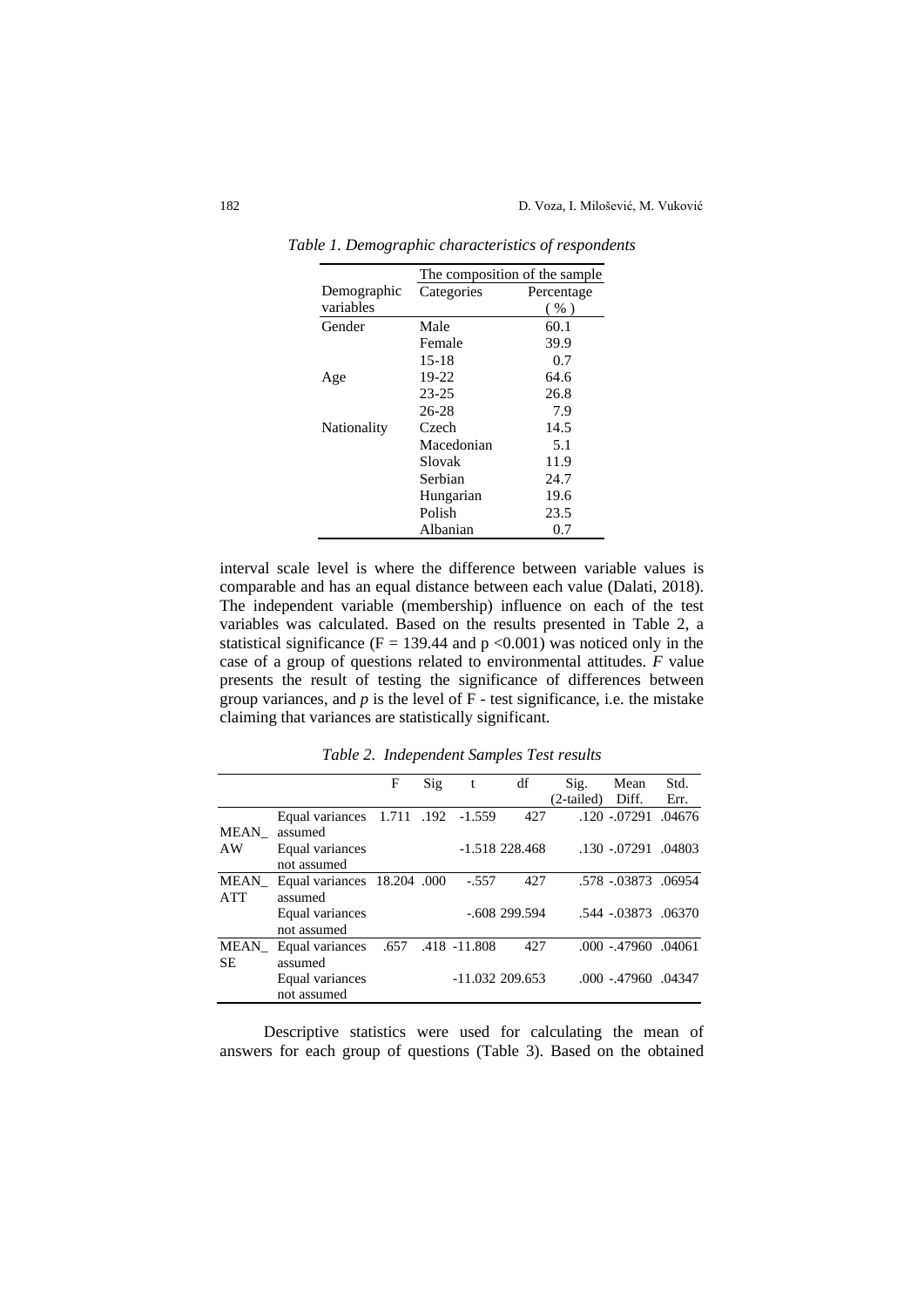results, a comparison of these values between the EU member and EU candidate countries was made. The obtained results indicate low average values for all three groups of questions (environmental awareness, environmental attitudes and self-efficacy), both in EU member and EU candidate countries. The comparative analysis of the obtained average values shows that environmental attitudes in countries that are not members of the EU are higher (average  $= 3.45$ ) than in the case of EU countries (average = 2.97). The levels of environmental awareness and self-efficacy were approximately equal in both groups of respondents. Average values for the EU countries and those which are not are low, and are they are around 2.7 if we talk about environmental awareness and 2.0 when it comes to self-efficacy.

*Table 3. Descriptive statistics*

|                 | Country | N   | Mean | Std.dev |
|-----------------|---------|-----|------|---------|
| <b>MEAN AW</b>  | EU      | 300 | 2.69 | 0.43479 |
|                 | Non EU  | 129 | 2.76 | 0.46509 |
| <b>MEAN ATT</b> | EU      | 300 | 2.97 | 0.36405 |
|                 | Non EU  | 129 | 3.45 | 0.43222 |
| <b>MEAN SE</b>  | EU      | 300 | 2.04 | 0.69912 |
|                 | Non EU  | 129 | 2.08 | 0.55977 |

For the testing of the general conceptual model in this paper, the SEM (Structural Equation Modeling) was conducted using the software package AMOS Version 8.0. The first part of this methodology includes an assessment of the model measurement to test whether the model fits well with data collected on satisfactory results, based on reliability analysis. In the second part, the structural model to test the hypotheses is defined. The method of maximum likelihood estimation was used for data analysis. Multi-group confirmatory factor analysis (MGCFA) was used for comparative measurements with two samples from different groups of countries, EU countries and non-EU countries. Multi-group confirmatory factor analysis includes three first-order factors - Awareness, Attitude and Self-efficacy. Table 4 depicts the correlation and confirmatory factor analysis for testing interdependence in many variables, followed by the method of maximum likelihood (Table 5).

*Table 4. Correlation matrix*

|               |       |       | Eco Attitude Self-Efficacy Eco Awareness |
|---------------|-------|-------|------------------------------------------|
| Eco Attitude  |       |       |                                          |
| Self-Efficacy | 0.863 |       |                                          |
| Eco Awareness | 0.553 | 0.769 |                                          |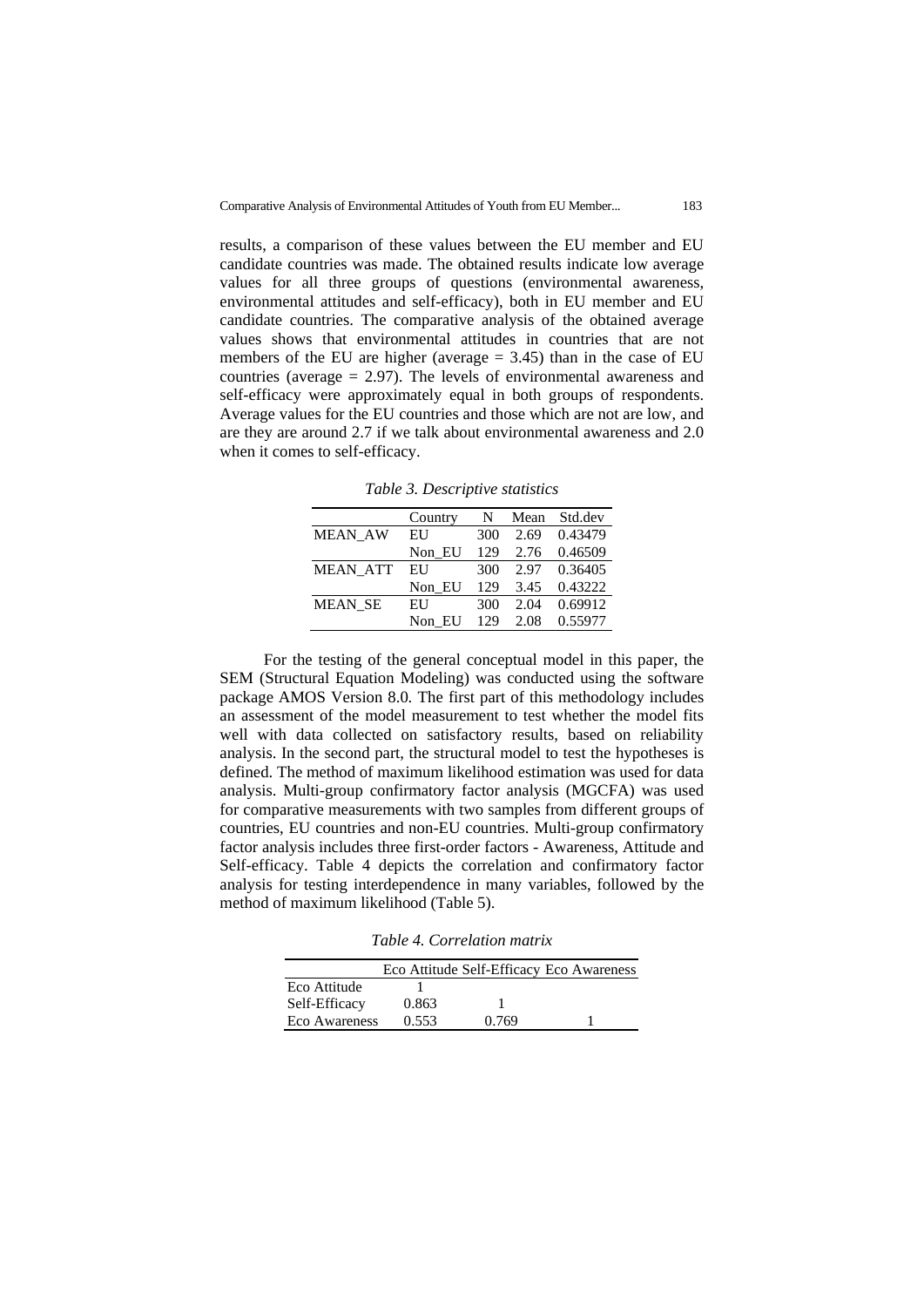| Scale                             | Non-<br>standardized<br>parameters | $T$ -value | Cronbach's<br>Alpha | Spearman-<br><b>Brown</b><br>Coefficient | Ω     |
|-----------------------------------|------------------------------------|------------|---------------------|------------------------------------------|-------|
| Environmental awareness           |                                    |            | 0.786               | 0.592                                    | 0.840 |
|                                   |                                    |            |                     |                                          |       |
| EAW1-Influences                   | 0.488                              | 4.970      |                     |                                          |       |
| EAW2- Perception                  | $-0.16$                            | 0.252      |                     |                                          |       |
| EAW3-Concerns                     | 1.00                               |            |                     |                                          |       |
| Environmental attitudes           |                                    |            | 0.742               | 0.712                                    | 0.777 |
|                                   |                                    |            |                     |                                          |       |
| EAT1-Environmental interest       | 0.901                              | 6.680      |                     |                                          |       |
| EAT2- Social responsibility       | 1.00                               |            |                     |                                          |       |
| Self-efficacy                     |                                    |            | 0.773               | 0.657                                    | 0.784 |
|                                   |                                    | 2.538      |                     |                                          |       |
| SE1-Education                     | 1.00                               |            |                     |                                          |       |
| SE2- Political and social actions | 0.297                              |            |                     |                                          |       |

*Table 5. Confirmatory Factor Analyses and Inter-Consistency Coefficients*

This questionnaire was tested for reliability, scoring ranges of 0.71 to 0.85 in the Cronbach's Alpha coefficient, Spearman-Brown coefficient and  $\Omega$  where Nannally (1978) proposes values  $\geq 0.7$ . Cronbach's alpha factor for total population is 0.858, and values per groups are shown in Table 5. Findings are very satisfying, demonstrating a good fit between the measurement model and the data  $((\chi 2\text{Sat}=20.6/\text{df}=11 \text{ (p}<0.01));$ RMSEA=0.045; NFI = 0.931; IFI=0.967, TLI=0.934, CFI=0.965; GFI=0.987; AGFI=0.967; Normed  $\chi$ 2 =1.87).

The purpose of the conceptual model is to perceive reliability among variables. In this case, the confirmatory factor analysis was used, and the results showed that all factor loadings are significant  $(p>0.5)$ . After the estimated conceptual model had tested structural relations, multi-group confirmatory factor analysis (MGCFA) was conducted. It demonstrated no significant differences in factor loadings and critical ratio (<1.96;  $p > 0.05$ ) between EU countries and non-EU countries.

To test the differences in the factor loading, it is necessary to set separate but identical conceptual models for EU countries and non-EU countries (Table 6). Cronbach's alpha factor for the first group (EU countries) is 0.820, and for the second group (non-EU countries) is 0.850, which confirms the reliability of both groups. The hypothesis being tested is that the measurement model is valid for both groups of countries. This hypothesis requires that the regression weights, which predict the group variables, are the same for both groups (group invariant). At the same time, the common factor variance and covariance can be different in both groups.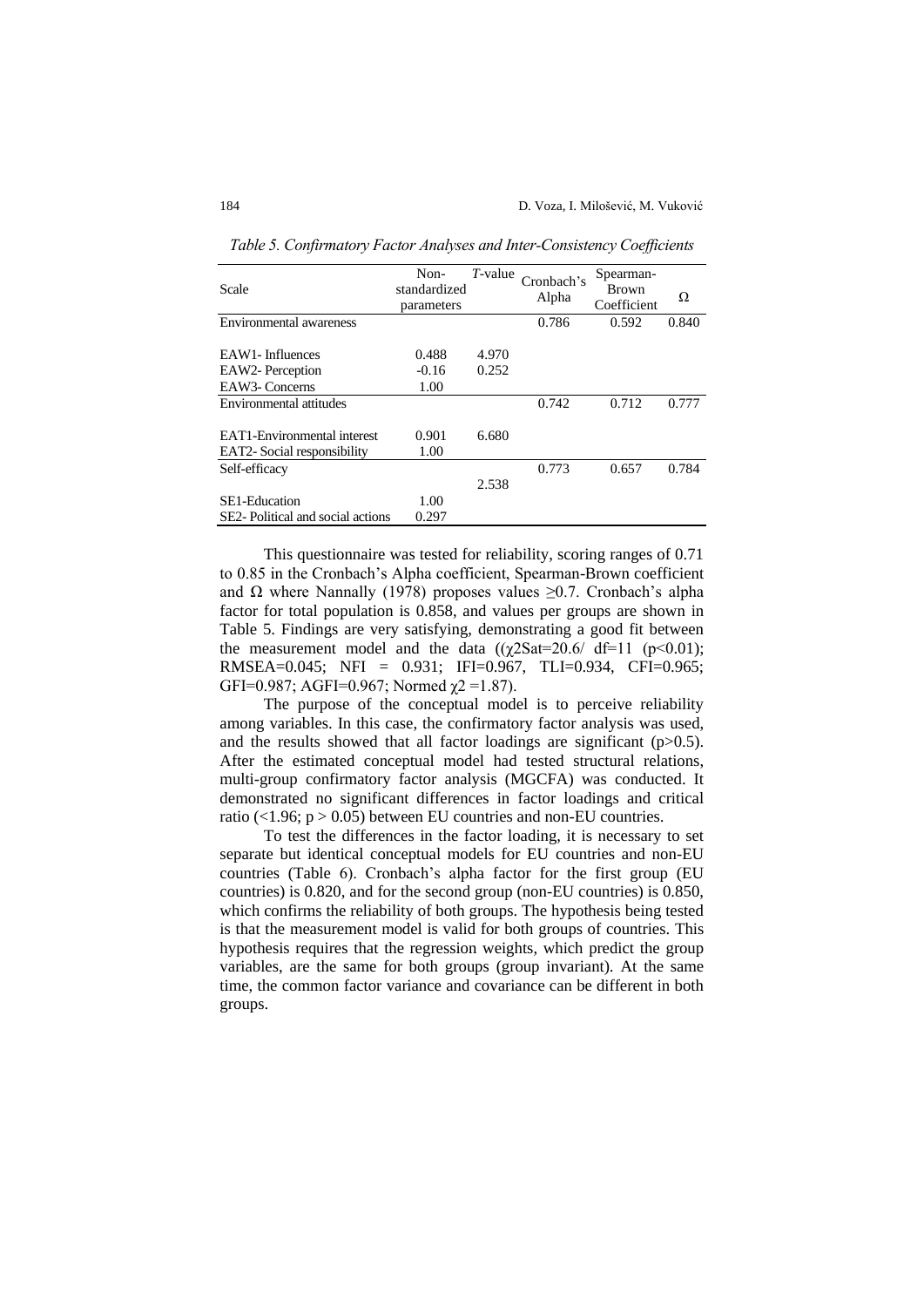|                            |                                  | EU countries<br>$(n=299)$ |                | Non-EU countries<br>$(n=130)$       |                         |                |                                     |
|----------------------------|----------------------------------|---------------------------|----------------|-------------------------------------|-------------------------|----------------|-------------------------------------|
| Construct $(Fx)$           |                                  | Weights                   |                | Regression C.R. Cronbach's<br>Alpha | Weights                 |                | Regression C.R. Cronbach's<br>Alpha |
| Environmental<br>awareness | EAW1<br>EAW <sub>2</sub><br>EAW3 | 0.846<br>0.352<br>1.000   | 4.915<br>3.232 | 0.812                               | 8.917<br>0.244<br>1.000 | 5.425<br>2.619 | 0.784                               |
| Environmental<br>attitudes | EAT1<br>EAT <sub>2</sub>         | 0.519<br>1.000            | 3.793          | 0.644                               | 0.586<br>1.000          | 4.579          | 0.744                               |
| Self-efficacy              | SE1<br>SE <sub>2</sub>           | 1.000<br>0.172            | 1.067          | 0.687                               | 1.000<br>0.235          | 1.594          | 0.729                               |

*Table 6. Multi-group Confirmatory Factor Analyses*

The statistics of chi-square goodness-of-fit that define relations for group invariant and group variant were conducted (Table 7).

*Table 7. Good Fit to the data for Group Invariant and Group Variant*

|                 | Chi-Square df $\gamma$ RMSEA RMR GFI AGFI IFI CFI |  |                                                                          |  |  |  |
|-----------------|---------------------------------------------------|--|--------------------------------------------------------------------------|--|--|--|
| Invariant model | 452.                                              |  | 27 1.67 0.040 0.037 0.973 0.944 0.925 0.920                              |  |  |  |
| Variant model   | 42.2                                              |  | 26 1.62 0.038 0.039 0.974 0.944 0.934 0.929                              |  |  |  |
| Accepted fit    |                                                   |  | $\sim$ 3 $\lt$ 0.08 $\lt$ 0.10 $>$ 0.90 $\gt$ 0.90 $\gt$ 0.90 $\gt$ 0.90 |  |  |  |

The obtained results indicate that a model set like this leads to a statistically significant decrease value of chi-square (p<0.001), referring to the variant and invariant tested models. Chi-square goodness-of-fit statistics, comparative fit index and model comparison statistics for both groups of models simultaneously are presented in Table 7. Chi-square values for both models have statistical significance; indices for model comparison, RMSEA, RMR, GFI, AGFI, IFI, CFI are higher than 0.9, which is the recommended value (Hoyle & Panter, 1995). Fulfilling the conditions for calculating the coefficients of multi-sample structural trajectories, defined in the previously presented theoretical model (Figure 1), was carried out with satisfactory precision. The regression coefficients (coefficients () variant group for EU and non-EU countries and determination R2 for multi-group analysis were used to test the model. The regression coefficient in group variant for a group of EU countries and non-EU countries is presented in Table 8 and Figure 2. Based on the obtained results, it could be concluded that all hypotheses can be substituted for one another in both models.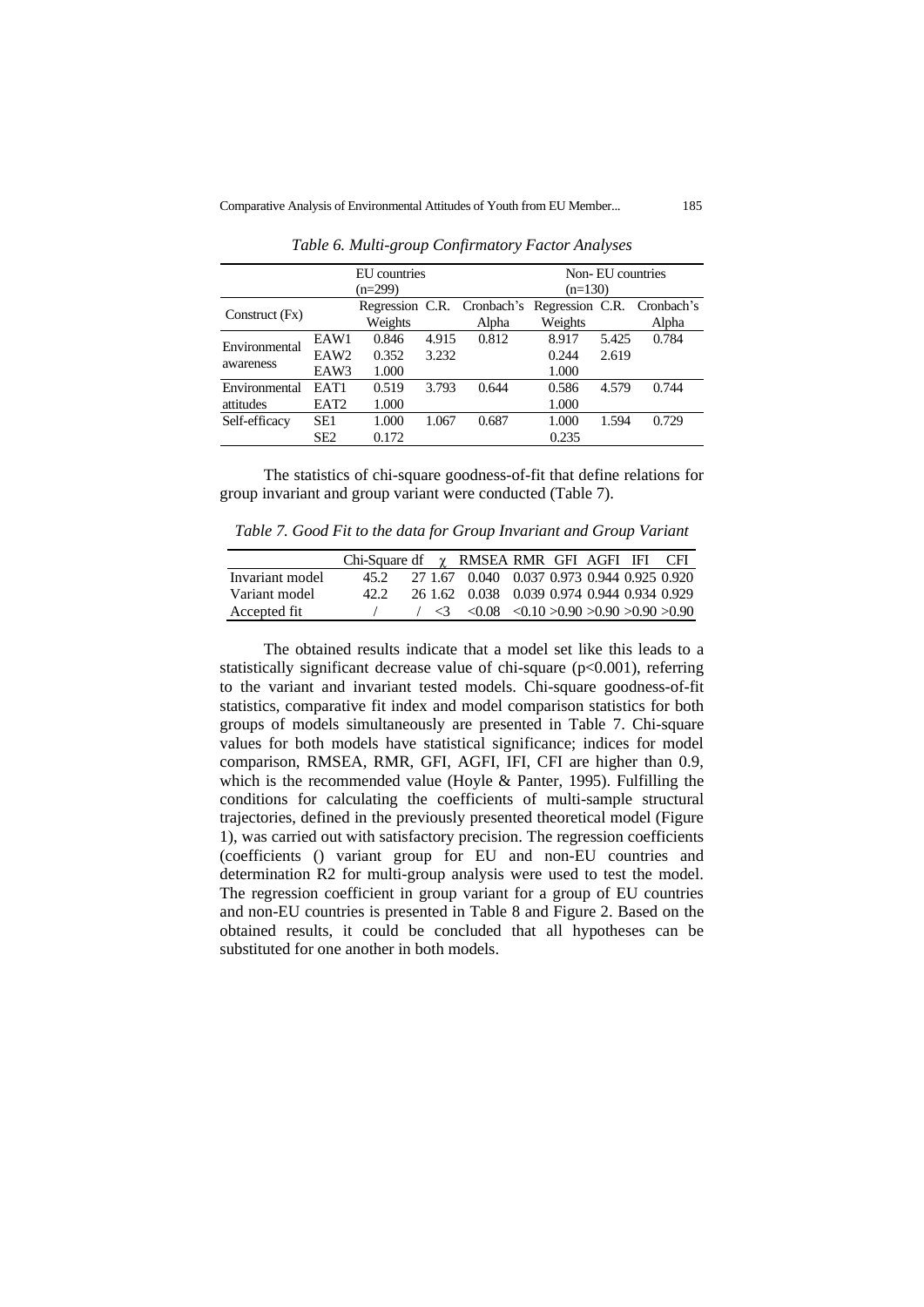| EU membership                 | Non-standardized Standardized<br>parameters | parameters | T- | Causal<br>value relations | $\mathbb{R}^2$ |
|-------------------------------|---------------------------------------------|------------|----|---------------------------|----------------|
| EU country                    |                                             |            |    |                           |                |
| Eco Attitude – Self Efficacy  | 0.392(a)                                    | 0.477      |    | 4.719 R1: yes             |                |
| Eco Attitude – Eco Awareness  | 0.392(a)                                    | 0.370      |    | 4.719 R1: yes 0.417       |                |
| Self-Efficacy - Eco Awareness | $0.684$ (a)                                 | 0.531      |    | 7.240 R1: yes             |                |
| Non-EU country                |                                             |            |    |                           |                |
| Eco Attitude -Self Efficacy   | $0.744$ (a)                                 | 0.893      |    | 3.360 R1: yes             |                |
| Eco Attitude – Eco Awareness  | 0.392(a)                                    | 0.297      |    | 4.719 R1: yes 0.651       |                |
| Self-Efficacy - Eco Awareness | $0.684$ (a)                                 | 0.432      |    | 7.240 R1: yes             |                |

*Table 8. Multi-sample analysis*

(a) Significant at the 99% level



*Figure 2. Structural model (MGCFA) between European Union countries and non-European Union countries (authors' source)*

The Squared Multiple Correlations  $(R^2)$ , which determine if dependent group variables differ for the VARIANT group, indicated that the values of coefficients are different for the two groups ( $\mathbb{R}^2 = 0.417$  for the sub-sample of "EU countries" and  $R^2 = 0.651$  for sub-sample of "non-EU countries".

## *5. DISCUSSION*

This research indicates a low level of environmental attitudes, awareness, and self-efficacy of the respondents. The study conducted by authors Pirani and Secondly (2011) also showed that youth from European countries do not seem to be strongly environmentally orientated. One of the reasons for this unfavourable condition could be an inadequate environmental education program, both in EU member and candidate countries. The Euro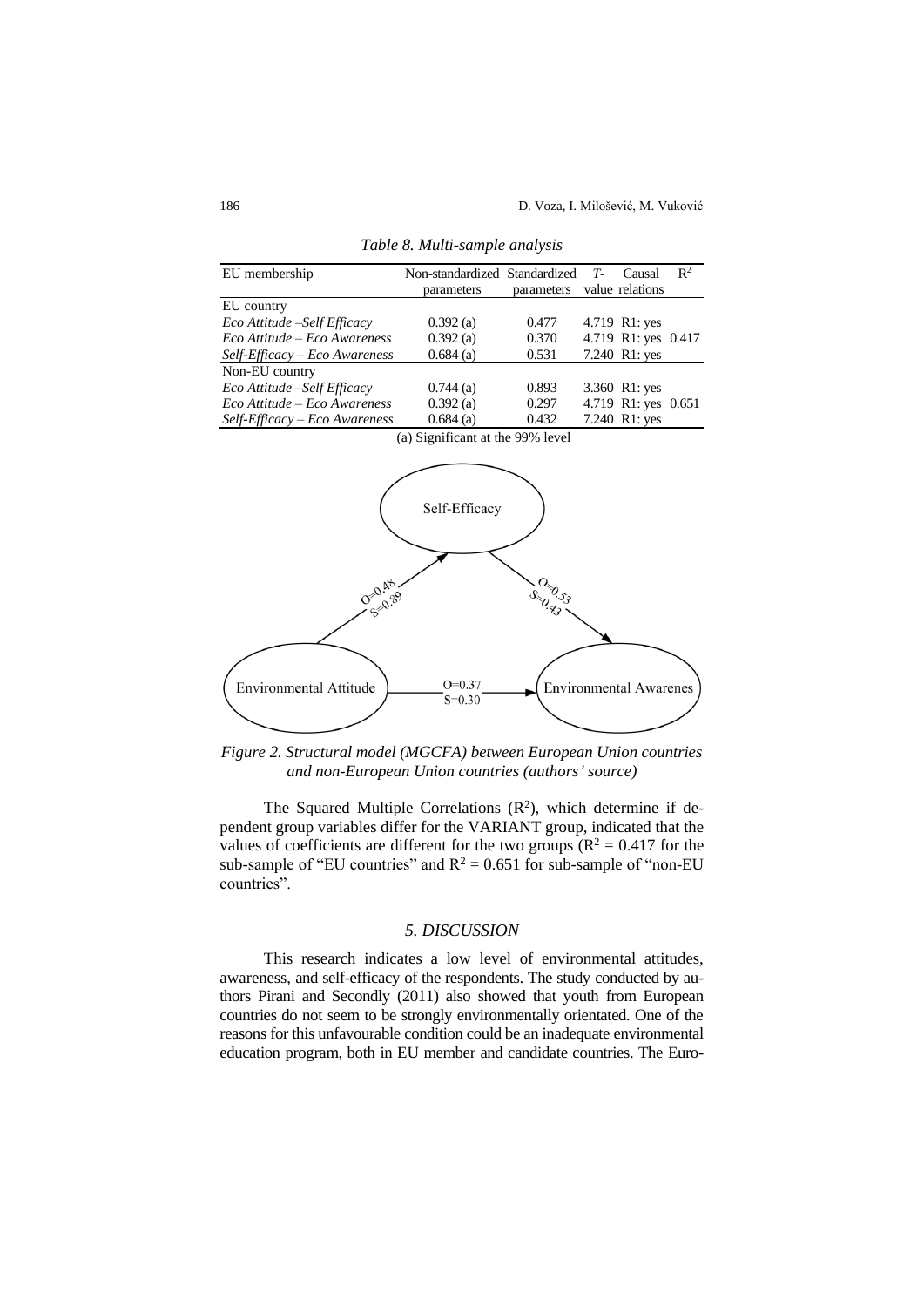pean system of education has to resolve conflicts between personal and social, global and local, traditional and modern, long term and short term, competition and equality (Jovanović, Živković, Andjelković, Gatarić & Petrović-Stanisavljević, 2015). In any case, youth's environmental knowledge does not determine their environmental acts (Boeve‐de Pauw & Van Petegem, 2011). Environmental activities are hampered if there is a weak link between believed effectiveness and willingness to engage. In this case, social norms and situational characteristics are dominant, while education becomes insufficient (Boyes & Stanisstreet, 2012). Accordingly, low self-efficacy leads to the conclusion that young people are not sufficiently motivated to protect the environment and are insufficiently involved in solving problems in their own countries. This situation is particularly worrying in the case of the analyzed EU member transition states.

The lack of significant differences among environmental awareness, attitudes and self-efficacy of young people from these two groups of countries suggests that the system of environmental education and other institutional EU recommendations were not implemented adequately. As Dagiliut and Liobikien (2015) confirmed, not much has been done to the formal education systems in Lithuania and other Central and Eastern European countries.

The Independent Samples T-test results indicated that the environmental attitudes are significantly determined by the origin of respondents, i.e. whether the country they come from is a member of the EU. A comparative analysis of the obtained average values shows that environmental attitudes are higher in non-EU countries than EU countries. Based on this, it can be concluded that young people from non-EU countries have more positive environmental attitudes than young people from EU transition states. This could be explained in terms of beliefs and feelings towards the environment being more positive within this group of young people since the region's environmental problems are more pronounced. Therefore, they directly witness consequences caused by the human disregard for the natural environment and the negative anthropogenic influence. This increases youth's concern and awareness regarding environmental issues and indicates that personal experience with the threats is more important than schools' environmental protection classes (Robinson & Kaleta, 1999). According to Dunlap (1994), residents of the less economically developed countries tend to rate their local environment much more negatively than highly developed nations. Population from financially stable countries consider global environmental conditions worse than those in their local or national surroundings. This result is in line with Inglehart's (1995) "objective problems, subjective values" hypothesis that states that their pro-environmental orientation originates from concrete local environmental problems rather than from the transfer to post-materialist values. On the other hand, the degree of environmental awareness and self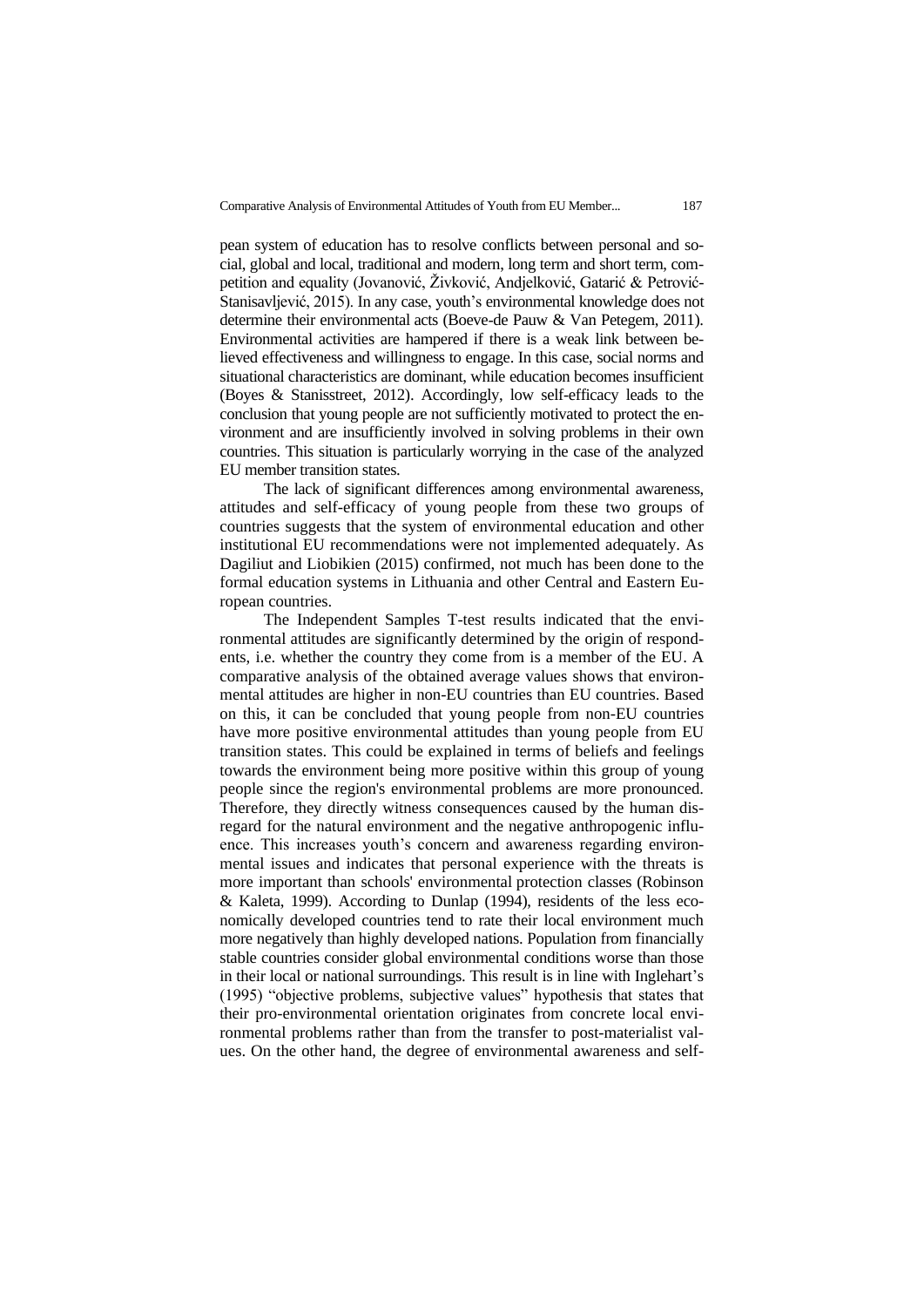efficacy development was approximately equal in both groups. Given that the Independent Samples T-test results showed no statistical significance  $(p<0.05)$  in the case of environmental awareness and self-efficacy, hypothesis H1 cannot be fully confirmed.

Further research demonstrated the interconnectedness of these three categories - environmental awareness, attitudes and self-efficacy of young people in both groups of countries. This means that their relations do not differ in terms of country of origin - the EU countries and EU candidate countries, and that these relations work similarly. The presented structural model indicates that the level of environmental awareness of youth from EU and non-EU countries is directly influenced by environmental attitudes and self-efficacy. Therefore, hypothesis H3 and H4 are confirmed in the case of both groups of countries. Environmental attitudes and self-efficacy are, in fact, some of the elements of environmental awareness, and these results were expected. At the same time, hypothesis H2, which is related to the influence of environmental attitudes of youth on their self-efficacy in the EU and non-EU countries, was confirmed.

Empirical research of the defined general hypothetical model confirmed all three hypotheses for both examined groups. Accordingly, individuals with a high level of environmental awareness will eagerly participate in environmental activities (Altin, Tecer, Tecer, Altin & Kahraman, 2014). At the same time, in both cases, active participation will turn into environmental attitudes.

The conducted multi-group analysis indicates that the combined influence of the two predictors (environmental attitudes and self-efficacy) on environmental awareness can be calculated with a higher percentage of variance in EU transition countries than non-EU countries. This suggests that these elements have a larger share in creating young people's environmental awareness in the analyzed EU transition countries. In raising the environmental awareness of youth, competent and educational institutions from the candidate states should pay more attention to the improvement of elements such as environmental knowledge and behaviour.

## *6. CONCLUSION*

One of the most important fields, which the EU authorities are dealing with, is environmental protection. By including environmental aspects in all strategies, policies and development programs, it is possible to provide a safe and environmentally sustainable future and generations with a high level of environmental awareness. The expected effect of campaigns to raise environmental awareness is an environmentally oriented and responsible population. Environmental education has to be carefully treated by the long-term strategy, integrated into all spheres of life. In addition, one should bear in mind a number of socio-economic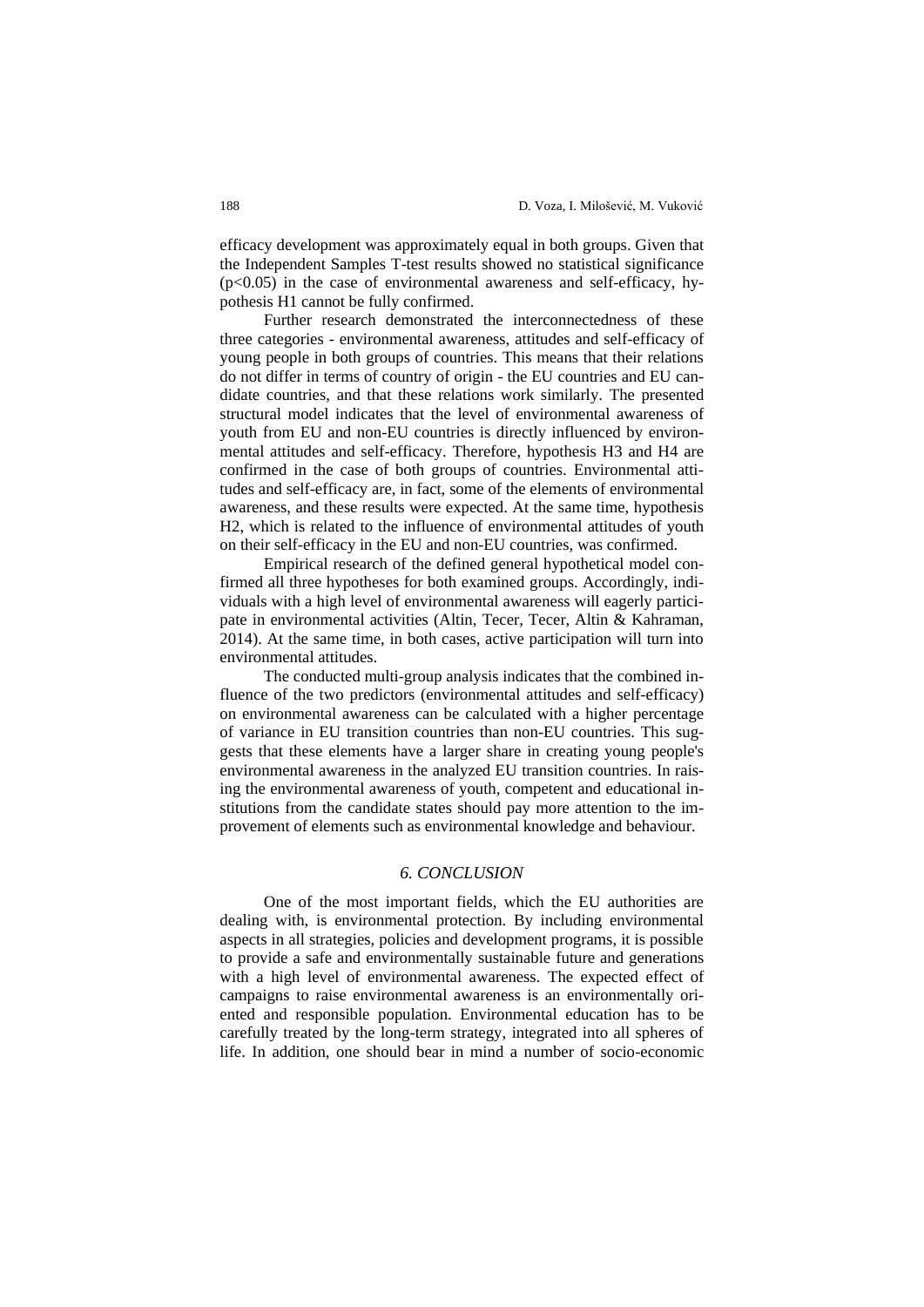factors that characterize the specific region. The learning process should be in accordance with each population group's value system, needs and social norms. It is possible to implement environmentally oriented actions in everyday activities only in this way. This is the reason why environmental education is often an obstacle for candidate countries in the process of their accession to the EU.

By encouraging active participation in cleaning green areas, providing information on environmental issues, and organizing panel discussions and student conferences, educational institutions should promote the development of responsible attitudes towards nature within young people. However, to achieve and promote environmentally responsible behaviour of the population, it is not enough to raise their environmental awareness and knowledge. Young people from Europe should be allowed to develop their sense of belonging to nature and fully involve themselves in the process of its changes. Only by integrating environmental awareness with practical knowledge, and turning them into activities, could we expect success in terms of the preservation and protection of the environment.

#### *REFERENCES*

- Altin, A., Tecer, S., Tecer, L., Altin, S., & Kahraman, F. B. (2014). Environmental awareness level of secondary school students: A case study in Balıkesir (Türkiye). *Procedia – Social and Behavioral Sciences*, 141, 1208 – 14[. https://doi.org/10.1016/](https://doi.org/10.1016/j.sbspro.2014.05.207) [j.sbspro.2014.05.207](https://doi.org/10.1016/j.sbspro.2014.05.207)
- Aminrad, Z., Zakaria, S. Z. B. S., & Hadi, S. A. (2011). Influence of age and level of education on environmental awareness and attitude: Case study on Iranian Students in Malaysian Universities*. Social Science,* 6(1), 15-19. [http://dx.doi.org/](http://dx.doi.org/10.3923/sscience.2011.15.19) [10.3923/sscience.2011.15.19](http://dx.doi.org/10.3923/sscience.2011.15.19)
- Ari, E., & Yilmaz, V. (2017). Effects of environmental illiteracy and environmental awareness among middle school students on environmental behavior. Environment, Development and Sustainability, 19(5), 1779-1793. [https://doi.org/](https://doi.org/10.1007/s10668-016-9826-3) [10.1007/s10668-016-9826-3](https://doi.org/10.1007/s10668-016-9826-3)
- Atav, E., Altunoğlu, D. B., & Sӧnmez, S. (2015). The determination of the environmental attitudes of secondary education students. Procedia - Social and Behavioral Sciences, 174, 1391 – 1396[. https://doi.org/10.1016/j.sbspro.2015.01.765](https://doi.org/10.1016/j.sbspro.2015.01.765)
- Aydin, F. (2010). Geography teacher candidates' views about environment problems and environment education (Gazi University Case). European Scientific Journal, 3, 818-839.
- Bandura, A. (1977). Self-efficacy: Toward a unifying a behavioral change. Psychological Review, 84, 191-215.<https://psycnet.apa.org/doi/10.1037/0033-295X.84.2.191>
- Bechtel, R. B., Verdugo, V. C., Asai, M., & Riesle, A. G. (2006). A cross-cultural study of environmental belief structures in USA, Japan, Mexico, and Peru. International Journal of Psychology, 41, 145–151[. https://doi.org/10.1080/00207590500345401](https://doi.org/10.1080/00207590500345401)
- Boyes, E., & Stanisstreet, M. (2012). Environmental Education for Behavior Change: Which actions should be targeted? International Journal of Science and Education, 34(10), 1591-1614[. https://doi.org/10.1080/09500693.2011.584079](https://doi.org/10.1080/09500693.2011.584079)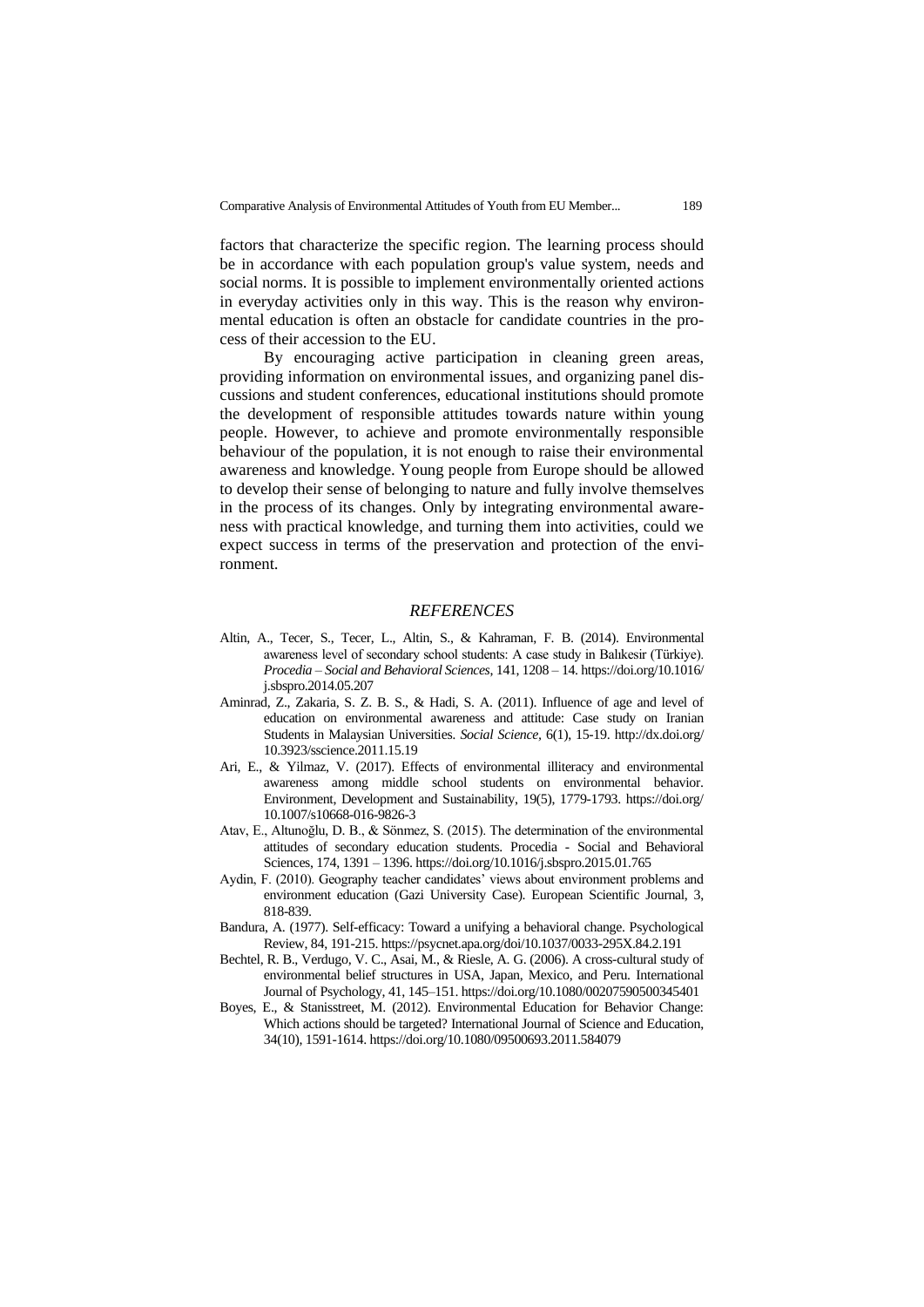- Bradley, J. C., Waliczek, T. M., & Zajicek, J. M. (1999). Relationship between environmental knowledge and environmental attitude of high school students. The Journal of Environmental Education, 30(3), 17-21. [https://doi.org/10.1080/](https://doi.org/10.1080/00958969909601873) [00958969909601873](https://doi.org/10.1080/00958969909601873)
- Brand, B. R., & Wilkins, J. L. M. (2007). Using self-efficacy as a construct for evaluating science and mathematics methods courses. Journal of Science Teacher Education, 18, 297-317[. https://doi.org/10.1007/s10972-007-9038-7](https://doi.org/10.1007/s10972-007-9038-7)
- Council Directive 98/83/EC of 15 November 2006 "Youth in Action" programme for the period 2007 to 2013. [Online]. [Accessed 20 January 2017]. Available from <http://eur-lex.europa.eu/>
- Cooper, D. R., & Schindler, Business Research Methods, 12<sup>th</sup> ed. (McGraw Hill, New York, 2014)
- Dagiliute, R. & Liobikiene, G. (2015). University contributions to environmental sustainability: challenges and opportunities from the Lithuanian case. Journal of Cleaner Production, 108, 891-899[. http://dx.doi.org/10.1016/j.jclepro.2015.07.015](http://dx.doi.org/10.1016/j.jclepro.2015.07.015)
- Dalati, S. Measurement and Measurement Scales. In book: sModernising the Academic Teaching and Research Environment. 2018. [http://dx.doi.org/10.1007/978-3-319-](http://dx.doi.org/10.1007/978-3-319-74173-4_5) [74173-4\\_5](http://dx.doi.org/10.1007/978-3-319-74173-4_5)
- Dunlap, E. R., Van Liere, K. D., Mertig, A. G., & Robert E. (2000). New trends in measuring Environmental attitudes: Measuring Endorsement of the New Ecological Paradigm A revised NEP scale. Journal of Social Issues, 56(3), 425- 442. <https://doi.org/10.1111/0022-4537.00176>
- Erdogan, N. (2013). Environmental Worldviews in Higher Education: A Case Study of Turkish College Students. Procedia - Social and Behavioral Science, 106, 1086- 1095[. https://doi.org/10.1016/j.sbspro.2013.12.122](https://doi.org/10.1016/j.sbspro.2013.12.122)
- Franzen, A., & Meyer, R. (2010). Environmental Attitudes in Cross-National Perspective: A Multilevel Analysis of the ISSP 1993 and 2000. European Sociological Review, 26(2), 219–234[. https://doi.org/10.1093/esr/jcp018](https://doi.org/10.1093/esr/jcp018)
- Freymeyer, H. R., & Johnson, E. B. (2010). A Cross-Cultural Investigation of Factors Influencing Environmental Actions. Sociological Spectrum, 30(2), 184-195. <https://doi.org/10.1080/02732170903496075>
- Hoyle, R. H., & Panter, A. T. (1995). Writing about structural equation models. In R. H. Hoyle (Editor), Structural equation modeling: Concepts, issues, and applications (pp. 158–176). CA: Thousand Oaks.
- Inglehart, R. (1995). Public Support for Environmental Protection: Objective Problems and Subjective Values in 43 Societies. PS: Political Science and Politics 28 (1), 57-72. <https://doi.org/420583>
- Jenkins, W. E., & Pell, G. R. (2006). Me and the Environmental Challenges: A survey of English secondary school students' attitudes towards the environment. International Journal of Science Education, 28(7), 765-780. [https://doi.org/10.](https://doi.org/10.1080/09500690500498336) [1080/09500690500498336](https://doi.org/10.1080/09500690500498336)
- Jovanović, S., Živković, Lj., Anđelković, S., Gatarić, D., & Petrović-Stanisavljević, Z. (2015). To the environmental responsibility among students through developing their environmental values. Procedia – Social and Behavioral Sciences, 171, 317- 322[. https://doi.org/10.1016/j.sbspro.2015.01.128](https://doi.org/10.1016/j.sbspro.2015.01.128)
- Kemmelmeier, M., Krol, G., & Youn, H. K. (2002). Values, economics, and proenvironmental attitudes in 22 societies. Cross-Cultural Research, 36, 256–285. <https://doi.org/10.1177%2F10697102036003004>
- Lasso de la Vega, E. (2006). A Preliminary Evaluation of Awareness, Knowledge, and Attitude in Environmental Education Specialists, Instructors, Students, and Parents in South-West Florida. Florida Scientist, 69 (00S2), 166–178.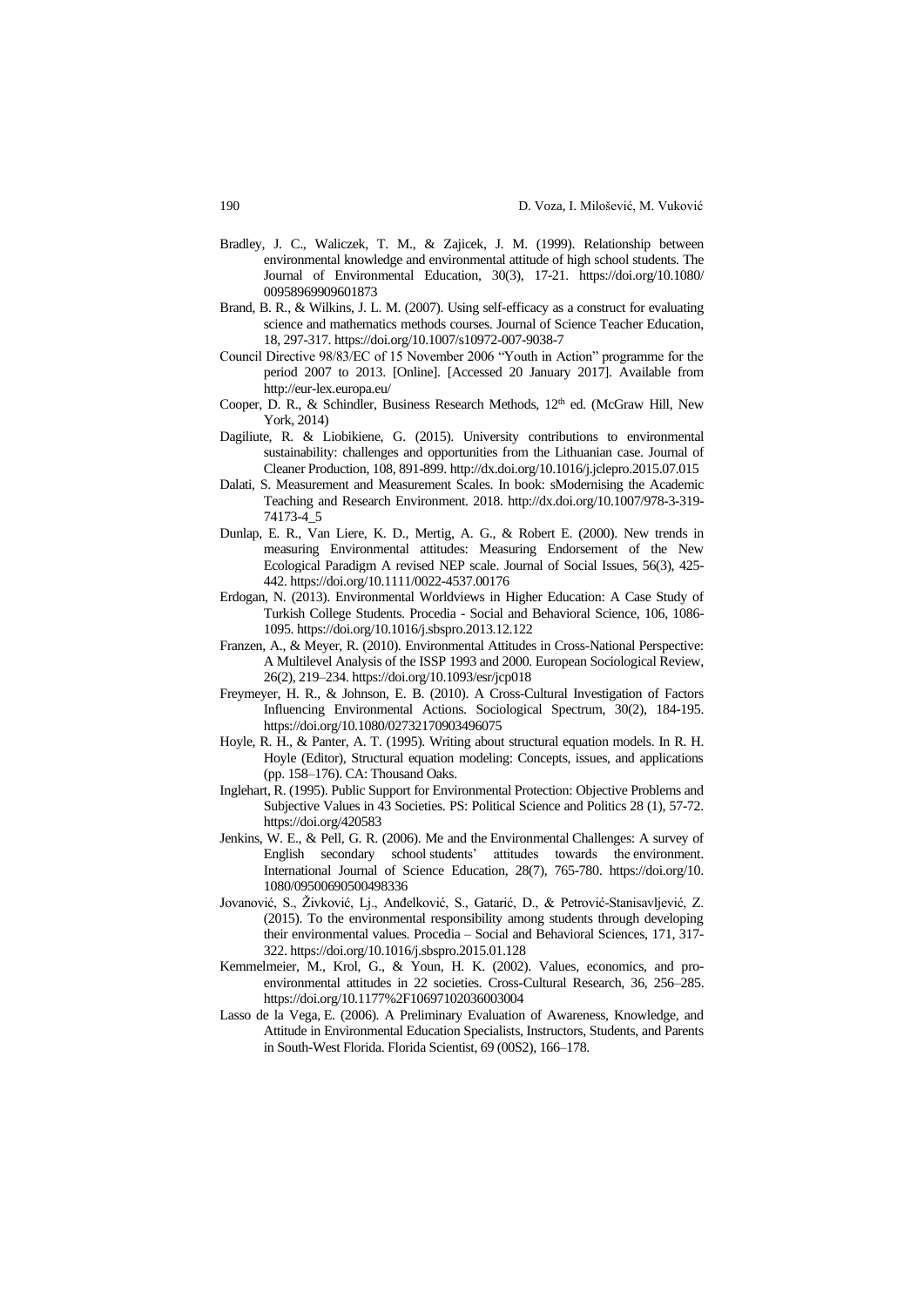Comparative Analysis of Environmental Attitudes of Youth from EU Member... 191

- La Trobe, H. L., & Acott, T. G. (2000). A modified NEP/DSP environmental attitudes scale. Journal of Environmental Education, 32(1), 12-20. [https://doi.org/10.](https://doi.org/10.1080/00958960009598667) [1080/00958960009598667](https://doi.org/10.1080/00958960009598667)
- Meinhold, J. L., & Malkus, A. J. (2005). Adolescent environmental behaviors: Can knowledge, attitudes, and self-efficacy make a difference? Environment and Behavior, 37(4), 511-532. [https://journals.sagepub.com/doi/abs/10.1177/](https://journals.sagepub.com/doi/abs/10.1177/0013916504269665) [0013916504269665](https://journals.sagepub.com/doi/abs/10.1177/0013916504269665)
- Nannally, J. C. (1978). Psychometric Theory, Second ed. New York: McGraw-Hill.
- Obradović, S. L., Babović, S., & Shpak, N. (2016). Serbia and Russia on the demographic map of Europe two decades after the fall of communism. Trames - Journal of Humanities and Social Sciences, 20(70/65), 1, 59–73. [https://doi.org/10.3176/tr.](https://doi.org/10.3176/tr.2016.1.04) [2016.1.04](https://doi.org/10.3176/tr.2016.1.04)
- Páivi, M. T., Kuitunen, T. M., & Tynys, M. S. (2000). Effects of Educational Background on Students' Attitudes, Activity Levels, and Knowledge Concerning the Environment. Journal of Environmental Education, 31(3), 12-19. [https://doi.org/](https://doi.org/10.1080/00958960009598640) [10.1080/00958960009598640](https://doi.org/10.1080/00958960009598640)
- Pirani, E., & Secondi, L. (2011). Eco-Friendly Attitudes: What European Citizens Say and What They Do. Int J Environ Res, 5(1), 67-84. [https://dx.doi.org/10.22059/](https://dx.doi.org/10.22059/ijer.2010.292) [ijer.2010.292](https://dx.doi.org/10.22059/ijer.2010.292)
- Pisano, I., & Lubell, M. (2017). Environmental Behavior in Cross-National Perspective: A Multilevel Analysis of 30 Countries. Environment and Behavior, 49(1), 31–58. <https://doi.org/10.1177%2F0013916515600494>
- Perović, D., & Radukić, S. (2017). Comparative Analysis of Sustainable Development Components for the Republic of Serbia and Neighbouring Countries. Teme, XLI (3), 747 – 765[. https://doi.org/10.22190/TEME1703747P](https://doi.org/10.22190/TEME1703747P)
- Rickinson, M. (2001). Learners and Learning in Environmental Education: a critical review of the evidence. Environmental Education Research, 7(3), 207-320. <https://doi.org/10.1080/13504620120065230>
- Robinson, M., & Kaleta, P. (1999). Global environmental priorities of secondary students in Zabrze, Poland. International Journal of Science Education, 21(5), 499-514. <https://doi.org/10.1080/095006999290543>
- Selin, H., & VanDeveer, D. S. (2015). Broader, Deeper and Greener: European Union Environmental Politics, Policies, and Outcomes. Annual Review of Environment and Resources, 40, 309-335. [https://doi.org/10.1146/annurev-environ-102014-](https://doi.org/10.1146/annurev-environ-102014-021210) [021210](https://doi.org/10.1146/annurev-environ-102014-021210)
- Sodak, L. C., & Podell, D. M. (1997). Efficacy and experience: Perceptions of efficacy among pre-service and practicing teachers. Journal of Natural Resources and Development Education, 30(4), 214-221.
- Stern, P. C., Young, O. R., & Druckman, D. (1992). Global Environmental Change: Understanding the human dimensions. Washington DC: National Academy Press.
- Stern, P. C. (2002). Psychology and the Science of human-environment interactions. American Psychologists, 55, 523-530. https://doi.org[/10.1037/0003-066X.55.5.523](http://dx.doi.org/10.1037/0003-066X.55.5.523)
- Teixeira, R.S., 2013. The environmental education as a path for global sustainability. Procedia – Social and Behv, 106, 2769-2774. [https://doi.org/10.1016/j.sbspro.](https://doi.org/10.1016/j.sbspro.2013.12.318) [2013.12.318](https://doi.org/10.1016/j.sbspro.2013.12.318)
- Wilke, R.J. (1997). Environmental education, teacher resource handbook: A practical guide for K-12 environmental education. CA: Corwin Press, Inc.Thousand Oaks.
- Wray-Lake, L., Constance, A., Flanagan, A., & Wayne, O. D., (2010). Examining Trends in Adolescent Environmental Attitudes, Beliefs, and Behaviors across Three Decades. Environment and Behavior, 42(1), 61-85. [https://doi.org/10.1177%](https://doi.org/10.1177%2F0013916509335163) [2F0013916509335163](https://doi.org/10.1177%2F0013916509335163)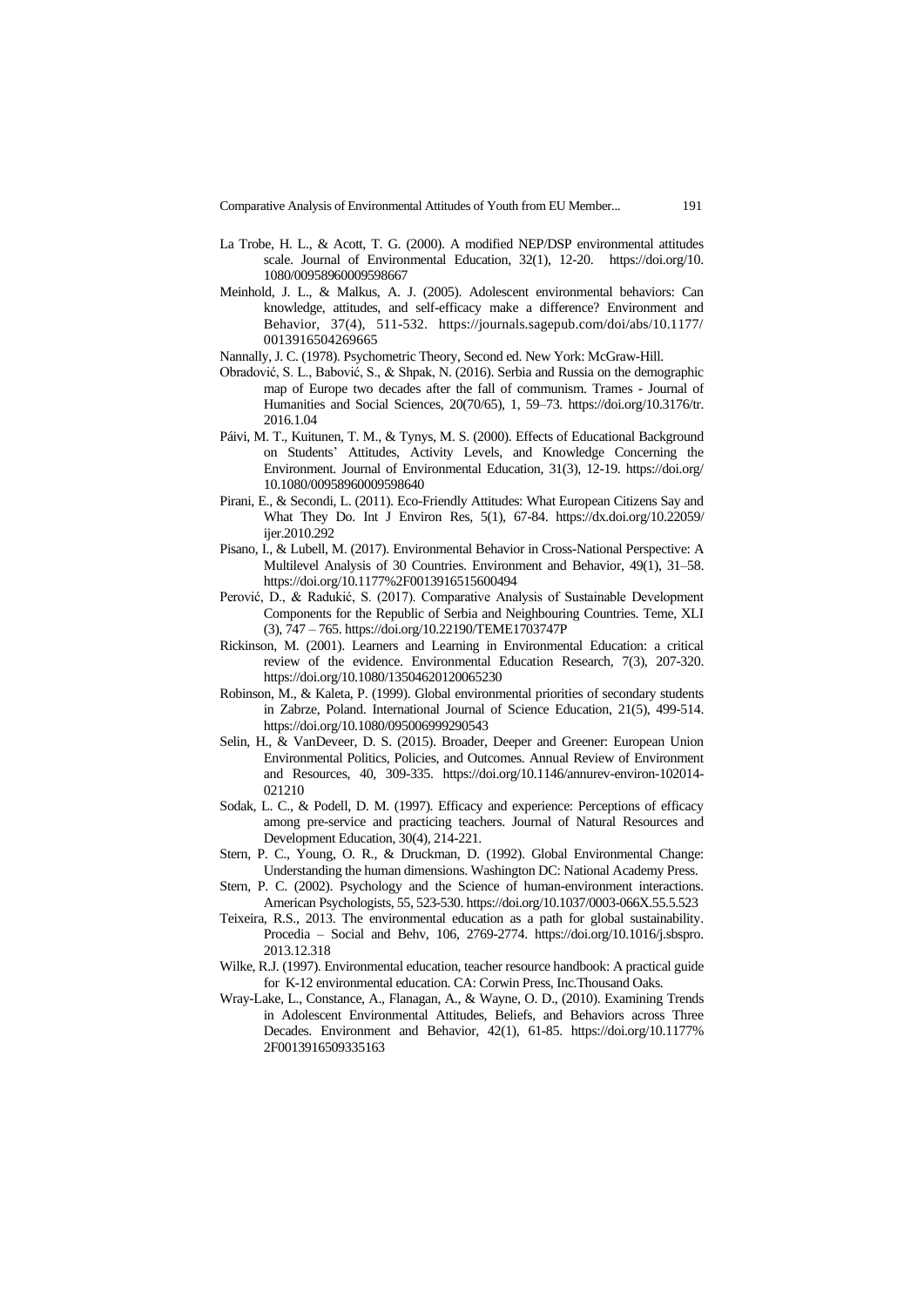- Yilmaz, O., Boone, W. J., & Andersen, H. O. (2004). Views of elementary and middle school Turkish students toward environmental issues. International Journal of Science and Education, 26(12), 1527-1546. [https://doi.org/10.1080/](https://doi.org/10.1080/0950069042000177280) [0950069042000177280](https://doi.org/10.1080/0950069042000177280)
- Zsóka, A., Szerényi, M. Z., Széchy, A., & Kocsis, T. (2013). Greening due to environmental education? Environmental knowledge, attitudes, consumer behaviour and everyday pro-environmental activities of Hungarian high school and university students. Journal of Cleaner Production, 48, 126-138. <http://dx.doi.org/10.1016/j.jclepro.2012.11.030>

# **КОМПАРАТИВНА АНАЛИЗА ЕКОЛОШКИХ СТАВОВА МЛАДИХ ИЗ ЗЕМАЉА ЧЛАНИЦА ЕУ И КАНДИДАТКИЊА ЗА ЧЛАНСТВО: СТУДИЈА СЛУЧАЈА ЦЕНТРАЛНЕ И ИСТОЧНЕ ЕВРОПЕ**

#### **Данијела Воза, Исидора Милошевић, Милован Вуковић** Универзитет у Београду, Технички факултет у Бору, Бор, Србија

#### **Резиме**

Последњих деценија, Европска унија (ЕУ) је усвојила бројне законодавне норме и регулативе како би превазишла тренутне и спречила будуће еколошке проблеме. У процесу приступања ЕУ, од земаља које представљају кандидате за чланство, изричито се захтева усклађивање еколошких стандарда са европским, као и интензиван рад и успех у унапређењу еколошких ставова и еколошки одговорног понашања становништва. Еколошко понашање појединаца зависи од економских, политичких и технолошких услова окружења у коме живи. Решавање еколошких проблема се не може реализовати без унапређења еколошких ставова, свести, знања и бриге младих људи који ће, на директан или индиректан начин, својим поступцима и одлукама одредити будуће еколошке прилике и доступност природних ресурса.

Циљ ове студије јесте да се одреди ниво еколошке свести, ставова и самоефикасности младих људи који живе у ЕУ земљама у транзицији и земљама које су кандидаткиње за чланство у ЕУ, а које су лоциране на територији Централне и Источне Европе. Земље које су биле укључене у ово истраживање су Пољска, Чешка, Мађарска и Словачка (ЕУ земље) са једне, и Србија, Северна Македонија и Албанија (земље кандидаткиње) са друге стране. Намера аутора је била да се идентификују могуће разлике између еколошке свести, ставова и самоефикасности младих из ове две групе земаља на основу компаративне анализе и креирања структурног модела.

У раду је коришћена метода анкетирања. Упитник се састојао од 59 питања подељених по групама. Прву групу питања чине питања везана за демографске карактеристике испитаника. У другој групи питања примењен је квантитативни приступ како би се одредио ниво еколошке свести, ставова и самоефикасности. Анкетирање је вршено онлајн путем, у периоду од фебруара до децембра 2018. године. На тај начин је креиран обиман скуп података који су чинили одговори 858 испитаника (598 из ЕУ земаља и 260 из ЕУ земаља чланица). За обраду података коришћени су SPSS v.17 и AMOS v.8.0. софтверски пакети.